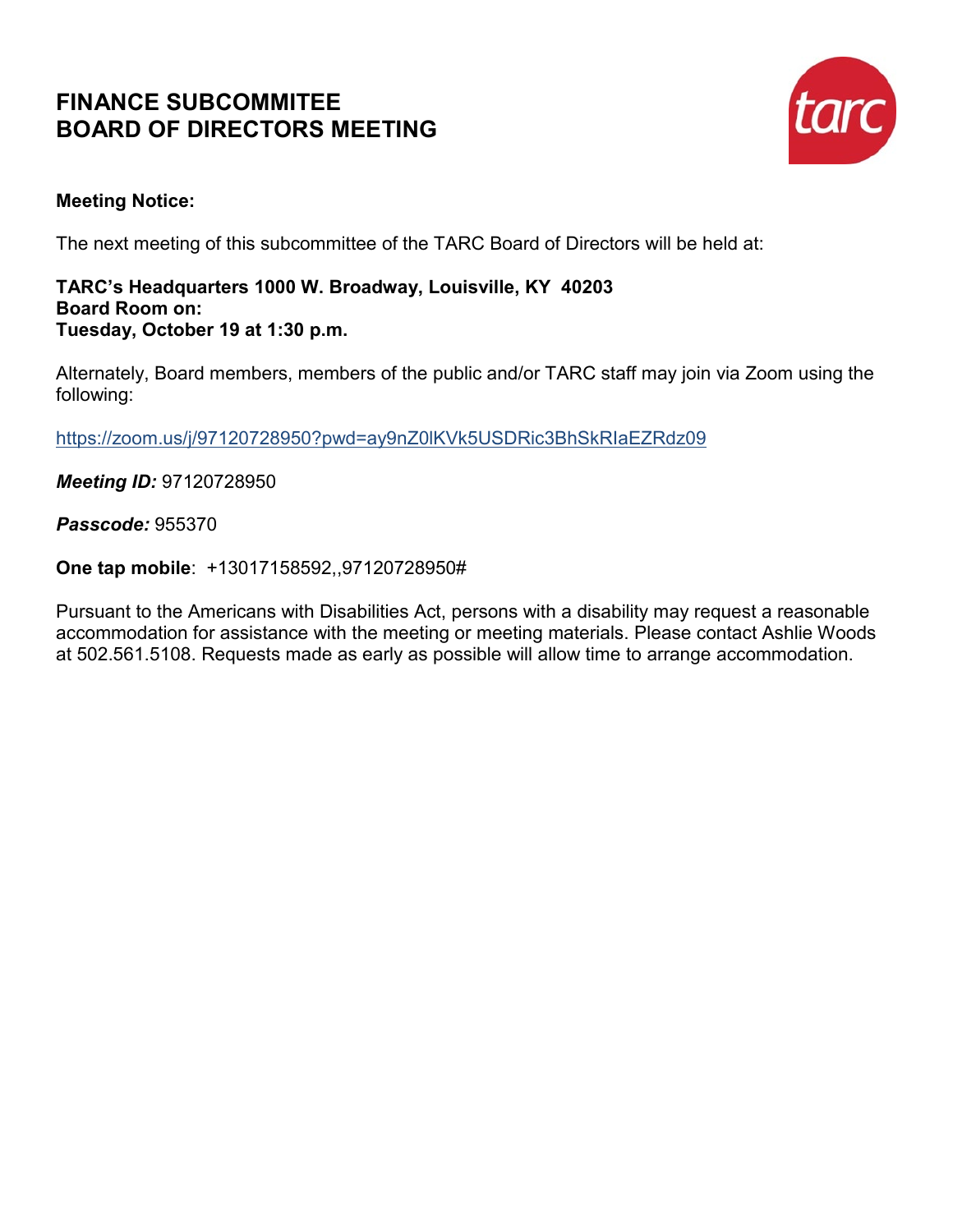## **FINANCE SUBCOMMITEE BOARD OF DIRECTORS MEETING**

# **Agenda**



V. Adjournment 2:30

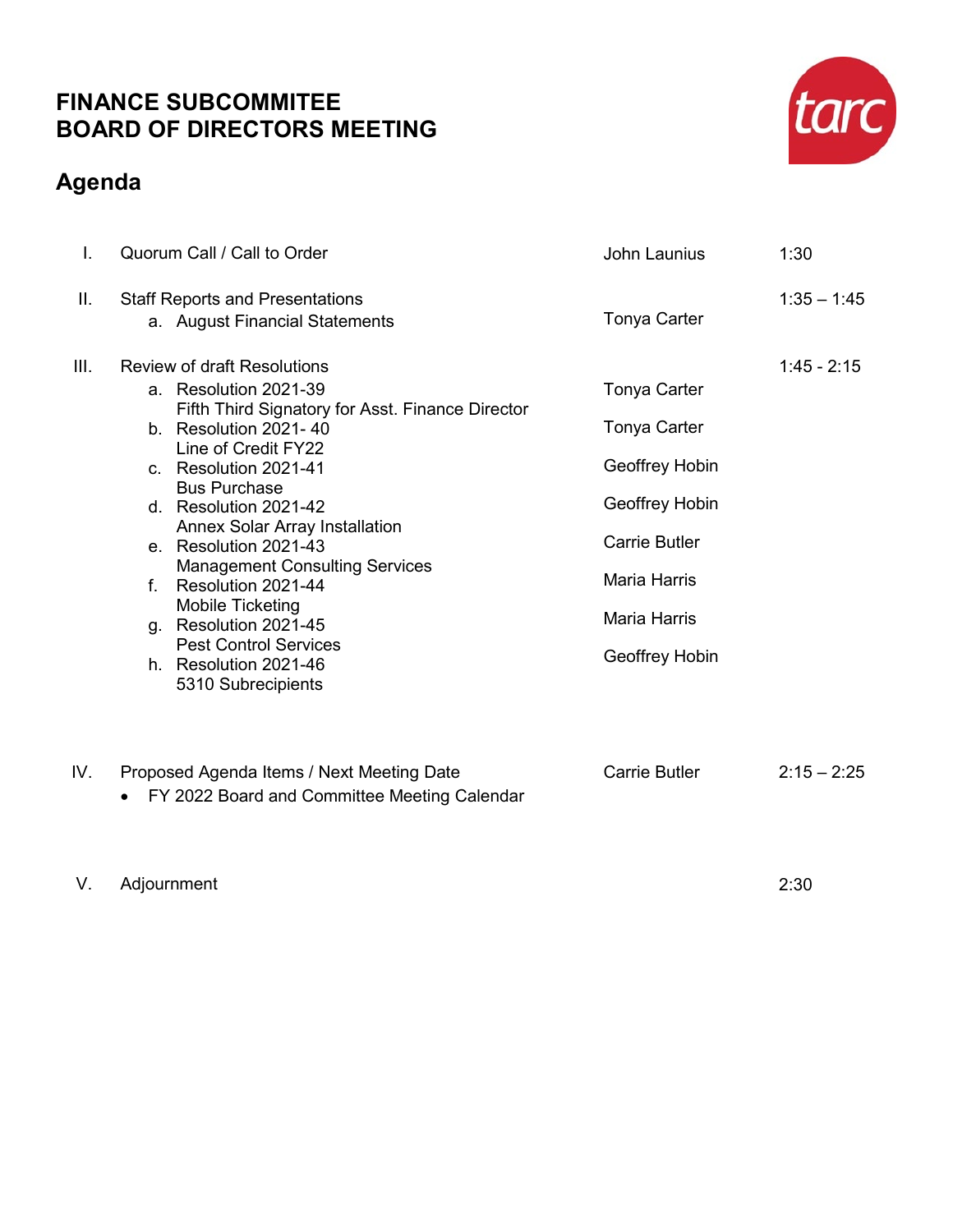# **TARC FINANCE SUBCOMMITTEE MEETING**



## **September 2021 Finance Subcommittee Meeting Minutes**

The Finance Subcommittee of Transit Authority of River City (TARC) met on Tuesday, September 21, 2021 at 1:30 P.M. in person at TARC's headquarters, 1000 West Broadway in the Board Room.

#### **Members Present**

John Launius (Virtual) Carla Dearing (Virtual) Gary Dryden (Virtual)

#### **Call to Order**

Carla Dearing called the meeting to order at 1:37 p.m.

#### **Board Resolutions**

**Resolution 2021-31 Transit Software and Operations Support Software** 

Presented by: Carrie Butler

A Resolution authorizing the Executive Director to continue contractual relationships with Trapeze and Vontas.

#### **\*Will be holding off on this one until we can get price sheet.**

#### **Resolution 2021-32 Workers' Compensation and Employers Liability Insurance Policy**  Presented by: Carrie Butler

A resolution authorizing the Executive Directors to enter into an excess insurance policy for Workers' Compensation with Arch Insurance Company for the 2021 / 2022 policy year with a not to exceed amount of \$362,912.

## **Resolution 2021-33 Transit Asset Management Policy Restatement**

Presented by: Carrie Butler

A Resolution restating TARC's commitment to Asset Management as stated in the attached Transit Asset Management (TAM) policy.

#### **Resolution 2021-34 Acquisition of ADA Accessible Paratransit Vans**

Presented by: Geoffrey Hobin

A Resolution authorizing the Executive Director to purchase seven (7) ADA-accessible full-size vans from Superior Van and Mobility through contract P-2780, and one (1) ADA-accessible fullsize van from a future contract, for a not-to-exceed total amount of \$532,000.00.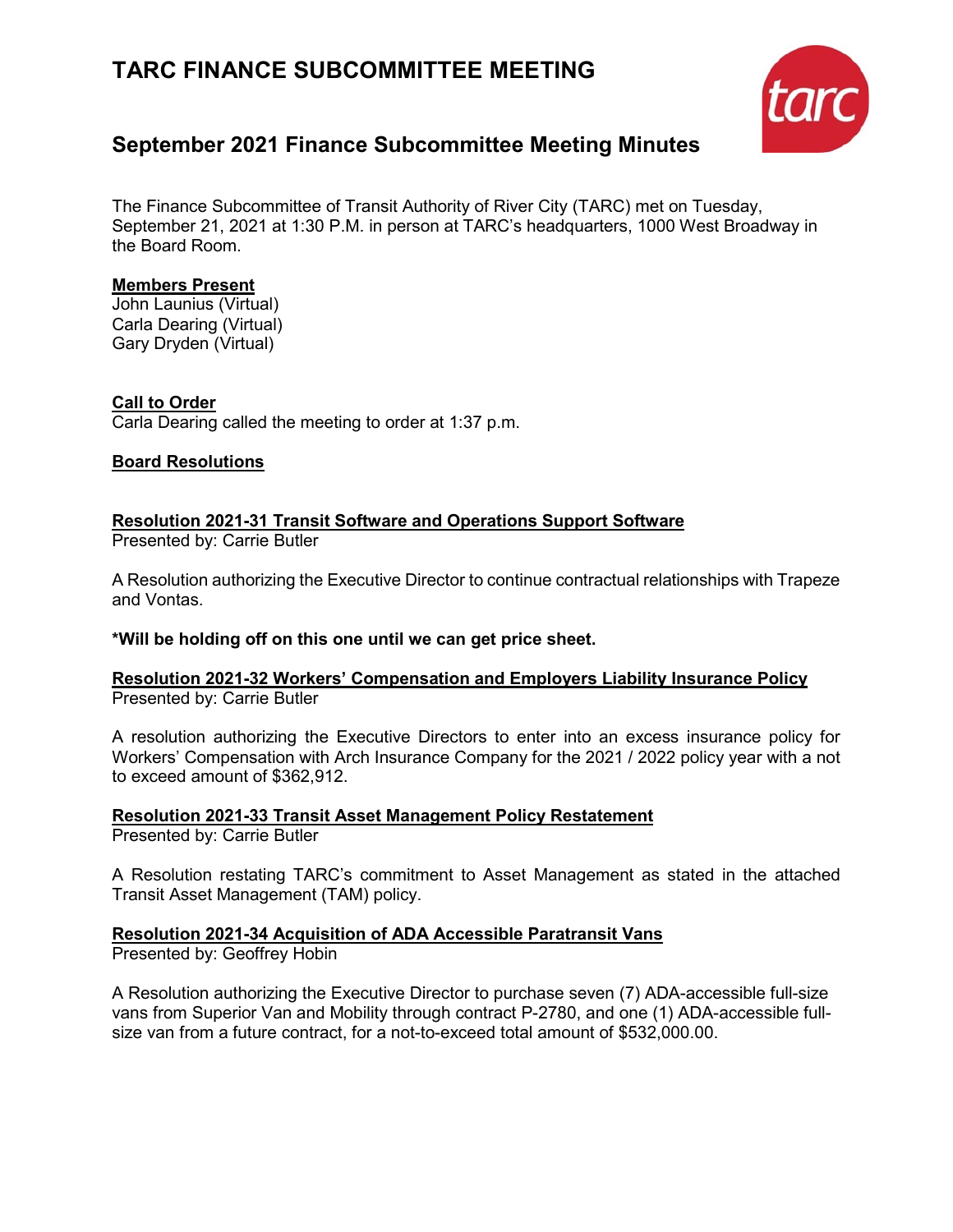# **TARC FINANCE SUBCOMMITTEE MEETING**

### **Resolution 2021-35 Acquisition of ADA Accessible Paratransit Vehicles**

Presented by: Geoffrey Hobin

tarc

A Resolution authorizing the Executive Director to purchase seven (7) cutaway type ADA accessible buses through contract P-2617 with Rohrer Bus Sales, for a not to exceed total of amount of \$560,000.

**FY21 Audited Financial Statements** Presented by: Scott Nickerson & Kevin McGill from Crowe

See Audit documents in packet

**June and July Monthly Financial Summary**

Presented By: Tonya Carter

See Financials in packet.

Meeting Adjourned at 2:48 p.m.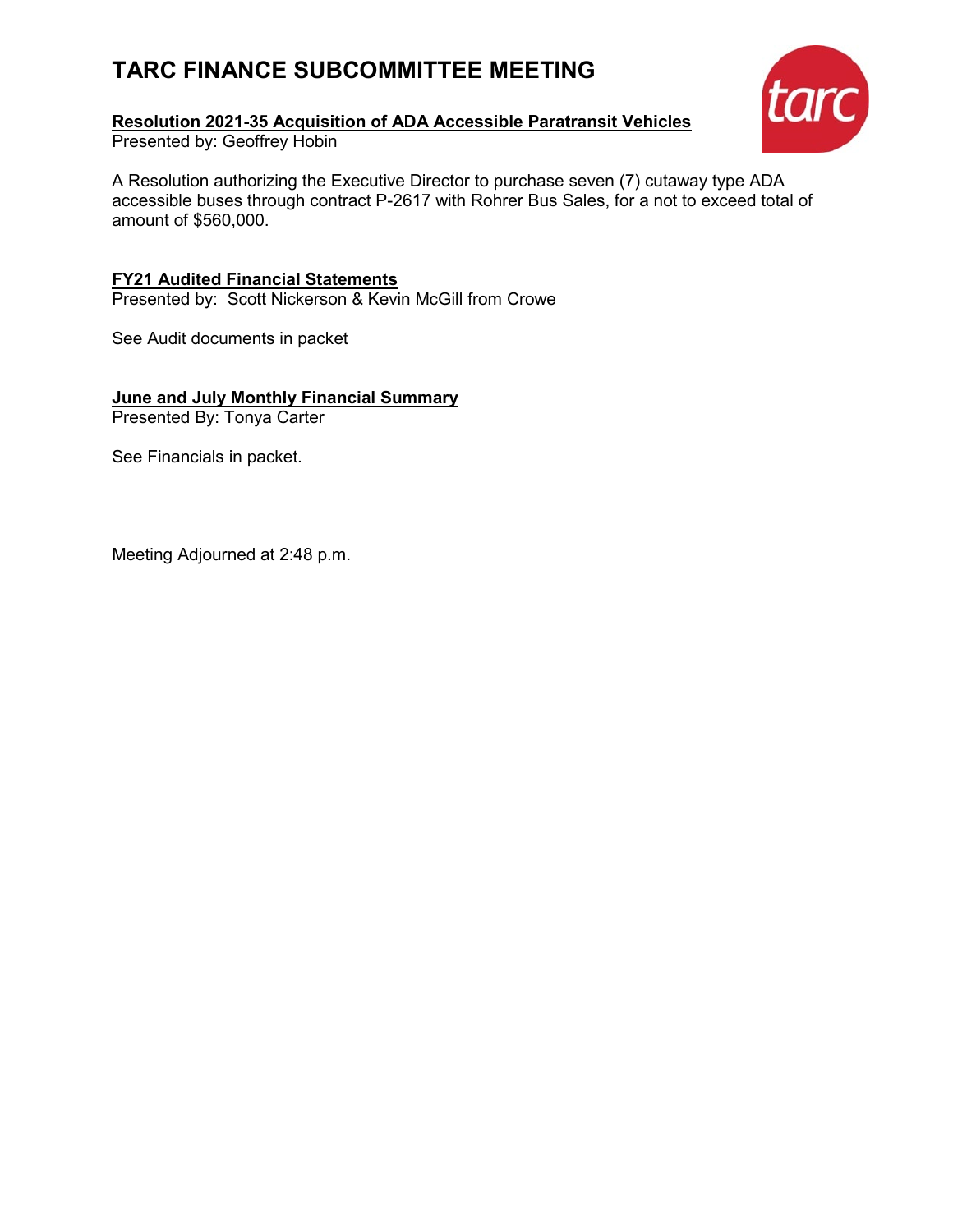

### **Current Month Revenues Compared to Budget**

Total Operating Revenues are under budget \$31,316 (pg. 2, line 9) mainly due to Purchased Transportation Fares, Other Agency Revenues and Insurance Recoveries being under budget. Total Non-Operating Revenues (Subsidies) are under budget \$1,040,491 (pg. 2, line16) mainly due to applying less Federal Reimbursement Funds-FTA due to operating expenses being under budget. Total Capital Contributions are under budget \$6,618,718 (pg. 2, line 25) due to timing of new bus purchases. Total Revenues with Capital are under budget \$7,690,525 (pg. 2, line27) mainly due to total Capital Contributions being under budget.

### **Current Month Expenses Compared to Budget**

Total Operating Expenses are under budget \$849,316 (pg. 2, line 41) mainly due to Direct Labor, Fringe & Benefits, and Purchased Transportation being under budget. Total Capital Expenses are over budget \$38,928 (pg. 2, line 48) compared to budget. Total Expenses with Capital are under budget \$810,388 (pg. 2, line 50) due to Operating Expenses being under Budget.

### **Current Month Actual Summary**

Total Operating Revenues are \$695,453 (pg. 2, line 9) and Total Operating Expenses are \$7,119,427 (pg. 2, line 41) bringing the net to an unfavorable balance to \$6,423,973 before Subsidies are applied. After applying Subsidies \$6,201,483 (pg. 2, line 16) the net unfavorable balance is \$222,490 for the current month before Capital Contributions and Capital Expenses are applied.

### **YTD Revenues Compared to Budget**

Total Operating Revenues are under budget \$99,700 (pg. 2 line 9) mainly due to Passenger Fares, Purchased Transportation fares and Special fares being under budget but off set by Other Agency Revenues being over budget. Total Non-Operating Revenues (Subsidies) are under budget \$1,748,752 (pg. 2, line 16) mainly due to applying less Federal Reimbursement Funds-FTA due to operating expenses being under budget. Total Capital Contributions are under budget \$6,835,110 (pg. 2, line 25) mainly due to timing of new bus purchases in the current month. Total Revenues with Capital are under budget \$8,683,562 (pg. 2, line27) mainly due to Subsidies and Capital Contributions.

### **YTD Expenses Compared to Budget**

Total Operating Expenses are under budget \$1,521,344 (pg. 2, line 41) mainly due to Direct Labor, Fringe & Benefits, Materials, and Purchased Transportation being under budget. Total Capital Expenses are over budget \$142,376 (pg. 2, line 48) compared to budget. Total Expenses with Capital are under budget \$1,376,968 (pg. 2, line 50) due to Operating Expenses being under budget.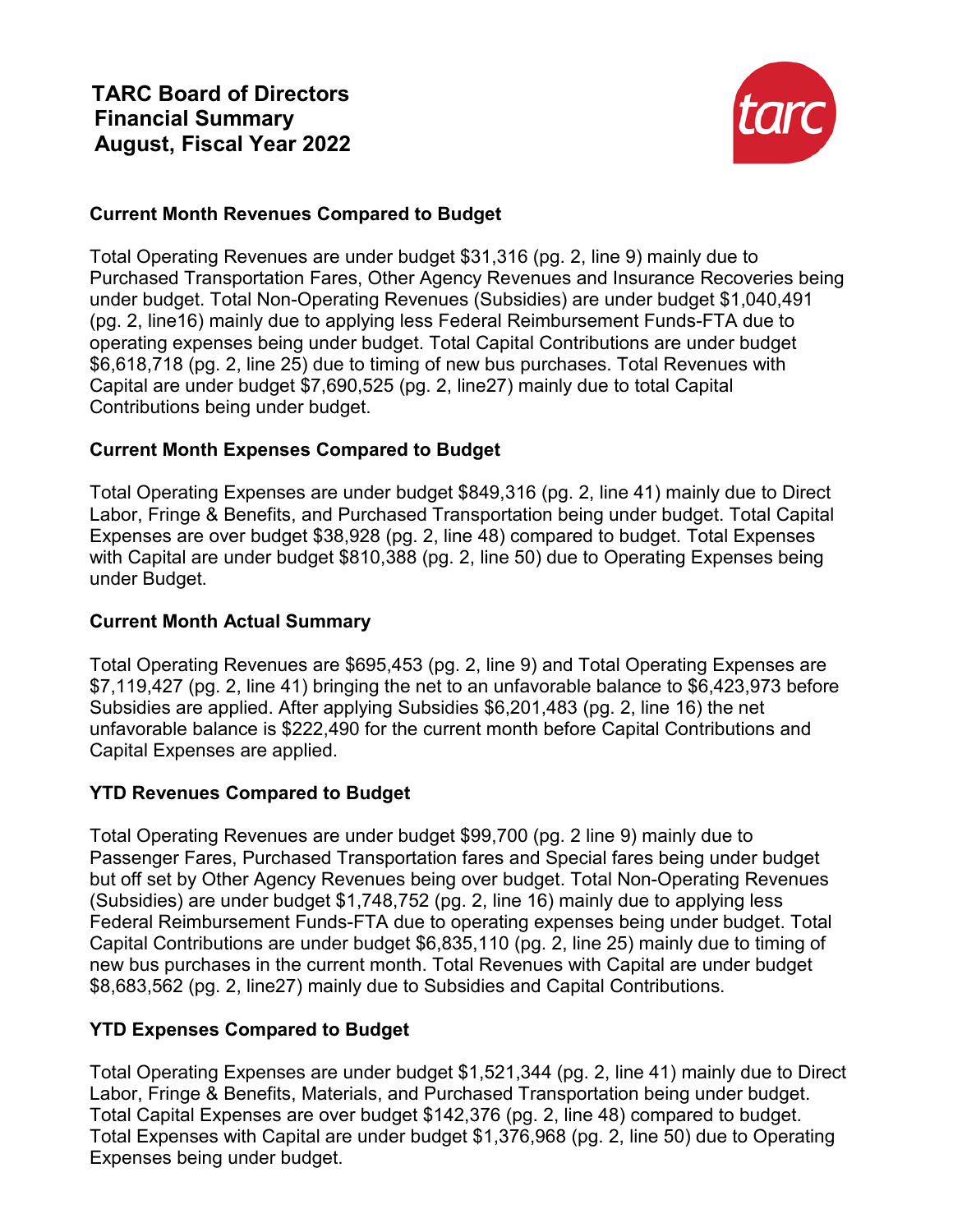### **YTD Actual Summary**

Total Operating Revenues are \$1,368,985 (pg. 2, line 9) and Total Operating Expenses are \$14,303,424 (pg. 2, line 41) bringing the net to an unfavorable balance to \$12,934,439 before Subsidies are applied. After applying Subsidies \$12,607,331 (pg. 2, line 16) the net unfavorable balance is \$327,108 for the current month before Capital Contributions and Capital Expenses are applied. This can also be seen on page 8 in your Financial Statement packet.

### **Operating Summary**

Overall after applying the Subsidies the unfavorable balance for the year-to-date on the Statement of Revenues – Expenses is \$327,108 before applying the MTTF Revenue receipts. August budgeted MTTF receipts for revenue deposits is over budget \$620,026 (pg. 7) year-to-date. We currently have a favorable balance before capital year-to-date of \$292,918 (pg. 8) due to the MTTF revenue deposits being over budget. MTTF Net Profit Fees are down \$1,924,965 (pg. 7) and Employee Withholdings are up \$494,033 (pg. 7) year to date compared to last year.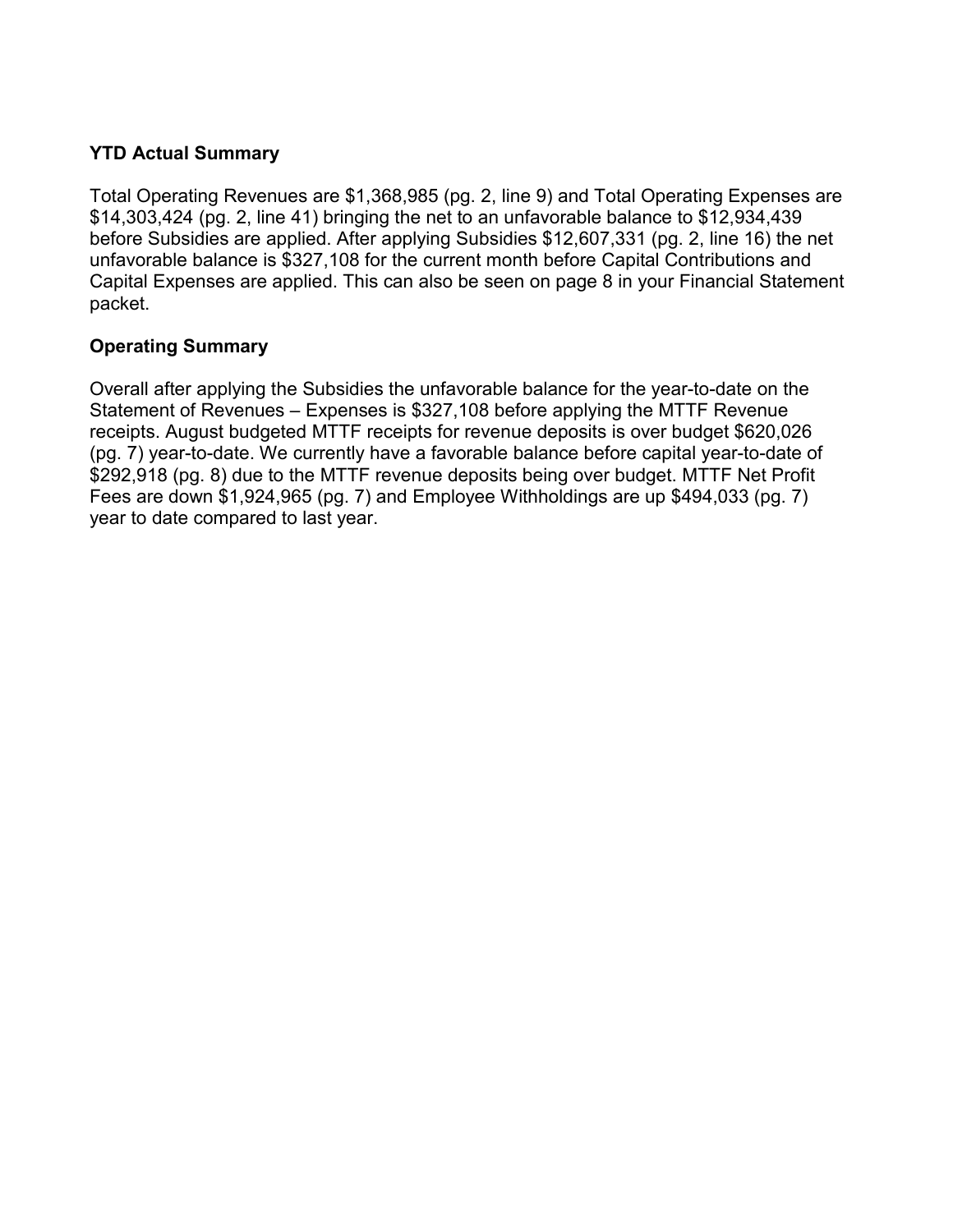#### **August 2021, Fiscal Year 2022**



|                 |                                                |                                    | <b>Current Month</b> |               |                               |             | <b>Fiscal Year-to-date</b> |                               |                         |  |
|-----------------|------------------------------------------------|------------------------------------|----------------------|---------------|-------------------------------|-------------|----------------------------|-------------------------------|-------------------------|--|
|                 | <b>Description</b>                             | <b>FY22</b><br><b>Total Budget</b> | Actual               | <b>Budget</b> | Over budget<br>(Under budget) | Actual      | <b>Budget</b>              | Over budget<br>(Under budget) | Percentage<br>Remaining |  |
|                 | <b>Revenues</b>                                |                                    |                      |               |                               |             |                            |                               |                         |  |
|                 | <b>Passenger Fares</b>                         | 4,757,097                          | 418,853              | 422,277       | (3,424)                       | 767,796     | 862,671                    | (94, 875)                     | 83.86%                  |  |
|                 | <b>Paratransit Fares</b>                       | 805,500                            | 74,084               | 87,500        | (13, 416)                     | 150,083     | 174,500                    | (24, 417)                     | 81.37%                  |  |
|                 | Special Fare Revenues (UofL, UPS and etc)      | 1,796,605                          | 142,016              | 144,300       | (2, 284)                      | 263,402     | 286,130                    | (22, 728)                     | 85.34%                  |  |
|                 | <b>Comp Specials</b>                           | 150,000                            | $\mathbf 0$          | $\Omega$      | O                             | 0           | 0                          | $\Omega$                      | 100.00%                 |  |
|                 | <b>Advertising Revenue</b>                     | 624,000                            | 53,333               | 52,000        | 1,333                         | 106,666     | 104,000                    | 2,666                         | 82.91%                  |  |
|                 | <b>Other Agency Revenues</b>                   | 183,300                            | 7,167                | 15,275        | (8, 108)                      | 68,562      | 30,550                     | 38,012                        | 62.60%                  |  |
|                 | <b>Total Recoveries-Insurance</b>              | 65,000                             | 0                    | 5,417         | (5, 417)                      | 12,476      | 10,834                     | 1,642                         | 80.81%                  |  |
|                 | <b>Operating Revenues</b>                      | 8,381,502                          | 695,453              | 726,769       | (31, 316)                     | 1,368,985   | 1,468,685                  | (99, 700)                     | 83.67%                  |  |
| 10<br>11        | <b>MTTF Contributions- Federated</b>           | 50,865,563                         | 4,146,436            | 4,146,436     | 0                             | 9,148,882   | 9,148,882                  | $\Omega$                      | 82.01%                  |  |
| 12              | <b>Local Government Funds - MTTF</b>           | 1,146,453                          | 0                    | 95,538        | (95, 538)                     | 0           | 191,076                    | (191, 076)                    | 100.00%                 |  |
| 13              | Federal Reimbursement Funds - FTA              | 38,008,770                         | 2,055,047            | 3,000,000     | (944, 953)                    | 3,458,449   | 5,000,000                  | (1,541,551)                   | 90.90%                  |  |
| 14              | <b>State Government Funds</b>                  | 1,553,856                          | $\mathbf 0$          | 0             | 0                             | 0           | 16,125                     | (16, 125)                     | 100.00%                 |  |
| 15<br>16        | <b>Total Non-Operating Revenues</b>            | 91,574,642                         | 6,201,483            | 7,241,974     | (1,040,491)                   | 12,607,331  | 14,356,083                 | (1,748,752)                   | 86.23%                  |  |
| 17              |                                                |                                    |                      |               |                               |             |                            |                               |                         |  |
| 18<br>19        | <b>Total Revenues Before Cap Contributions</b> | 99,956,144                         | 6,896,936            | 7,968,743     | (1,071,807)                   | 13,976,316  | 15,824,768                 | (1,848,452)                   | 86.02%                  |  |
| $\overline{20}$ | Local Government Funds - MTTF, Cap             | 2,188,232                          | 11,878               | 115,994       | (104, 116)                    | 16,738      | 222,596                    | (205, 858)                    | 99.24%                  |  |
|                 | Federal Reimbursement Funds - FTA, Cap         | 22,218,487                         | 507,844              | 7,118,088     | (6,610,244)                   | 544,735     | 7,269,630                  | (6,724,895)                   | 97.55%                  |  |
|                 | <b>State Goverenment Funds, Cap</b>            | 0                                  | 95,642               | 0             | 95,642                        | 95,643      | $\mathbf 0$                | 95,643                        | 0.00%                   |  |
|                 | Other Agencies Revenue, Cap                    | 0                                  | 0                    | 0             | 0                             | 0           | $\mathbf 0$                | 0                             | 0.00%                   |  |
|                 | <b>Total Capital Contributions</b>             | 24,406,719                         | 615,364              | 7,234,082     | (6,618,718)                   | 657,116     | 7,492,226                  | (6,835,110)                   | 97.31%                  |  |
|                 |                                                |                                    |                      |               |                               |             |                            |                               |                         |  |
|                 | <b>Total Revenues</b>                          | 124,362,863                        | 7,512,300            | 15,202,825    | (7,690,525)                   | 14,633,432  | 23,316,994                 | (8,683,562)                   | 88.23%                  |  |
|                 |                                                |                                    |                      |               |                               |             |                            |                               |                         |  |
| 30              | <b>Expenses</b>                                |                                    |                      |               |                               |             |                            |                               |                         |  |
|                 |                                                |                                    |                      |               |                               |             |                            |                               |                         |  |
|                 | Labor                                          | 32,000,848                         | 2,491,146            | 2,682,238     | (191, 092)                    | 4,902,882   | 5,234,365                  | (331, 483)                    | 84.68%                  |  |
|                 | <b>Fringes &amp; Benefits</b>                  | 31,734,057                         | 2,195,059            | 2,515,003     | (319, 944)                    | 4,643,721   | 5,047,003                  | (403, 282)                    | 85.37%                  |  |
|                 | <b>Services</b>                                | 5,639,222                          | 418,330              | 466,971       | (48, 641)                     | 793,365     | 943,008                    | (149, 643)                    | 85.93%                  |  |
| 35              | <b>Materials</b>                               | 7,458,185                          | 545,877              | 613,974       | (68,097)                      | 1,052,949   | 1,219,739                  | (166, 790)                    | 85.88%                  |  |
| 36              | <b>Utilities</b>                               | 1,016,796                          | 82,945               | 84,733        | (1,788)                       | 158,973     | 169,466                    | (10, 493)                     | 84.37%                  |  |
|                 | <b>Casualty &amp; Liability</b>                | 2,736,426                          | 359,665              | 228,035       | 131,630                       | 589,680     | 456,070                    | 133,610                       | 78.45%                  |  |
| 38              | <b>Purchased Transportation</b>                | 18,740,930                         | 998,256              | 1,314,055     | (315, 799)                    | 2,112,948   | 2,628,110                  | (515, 162)                    | 88.73%                  |  |
|                 | <b>Interest Expense</b>                        | 7,860                              | 828                  | 828           | 0                             | 1,694       | 1,695                      | (1)                           | 78.45%                  |  |
|                 | <b>Other Expenses</b>                          | 621,820                            | 27,321               | 62,906        | (35, 585)                     | 47,212      | 125,312                    | (78, 100)                     | 92.41%                  |  |
|                 | <b>Operating Expenses</b>                      | 99,956,144                         | 7,119,427            | 7,968,743     | (849,316)                     | 14,303,424  | 15,824,768                 | (1,521,344)                   | 85.69%                  |  |
| 43              |                                                |                                    |                      |               |                               |             |                            |                               |                         |  |
| 44              |                                                |                                    |                      |               |                               |             |                            |                               |                         |  |
|                 | Development Cost & Loss on Disposal            | 426,467                            | 13,859               | 4,907         | 8,952                         | 17,339      | 7,360                      | 9,979                         | 95.93%                  |  |
|                 | <b>Depreciation Expenses</b>                   | 12,194,557                         | 957,955              | 929,552       | 28,403                        | 1,912,460   | 1,781,636                  | 130,824                       | 84.32%                  |  |
|                 | <b>Loss on Disposal of Assets</b>              | 0                                  | 1,574                |               | 1,574                         | 1,574       |                            | 1,574                         | 0.00%                   |  |
| 48              | <b>Total Capital Expenses</b>                  | 12,621,024                         | 973,388              | 934,459       | 38,929                        | 1,931,373   | 1,788,996                  | 142,377                       | 84.70%                  |  |
| 50              | <b>Total Expenses</b>                          | 112,577,168                        | 8,092,815            | 8,903,202     | (810, 387)                    | 16,234,797  | 17,613,764                 | (1,378,967)                   | 85.58%                  |  |
|                 |                                                |                                    |                      |               |                               |             |                            |                               |                         |  |
|                 |                                                |                                    |                      |               |                               |             |                            |                               |                         |  |
| 54              | Revenue / Expense Difference Before Capital    | 0                                  | (222, 490)           | 0             | (222, 491)                    | (327, 108)  | 0                          | (327, 108)                    | 0.00%                   |  |
|                 | Revenue / Expense Difference After Capital     | 11,785,695                         | (580, 514)           | 6,299,623     | (6,880,138)                   | (1,601,365) | 5,703,230                  | (7, 304, 595)                 | 113.59%                 |  |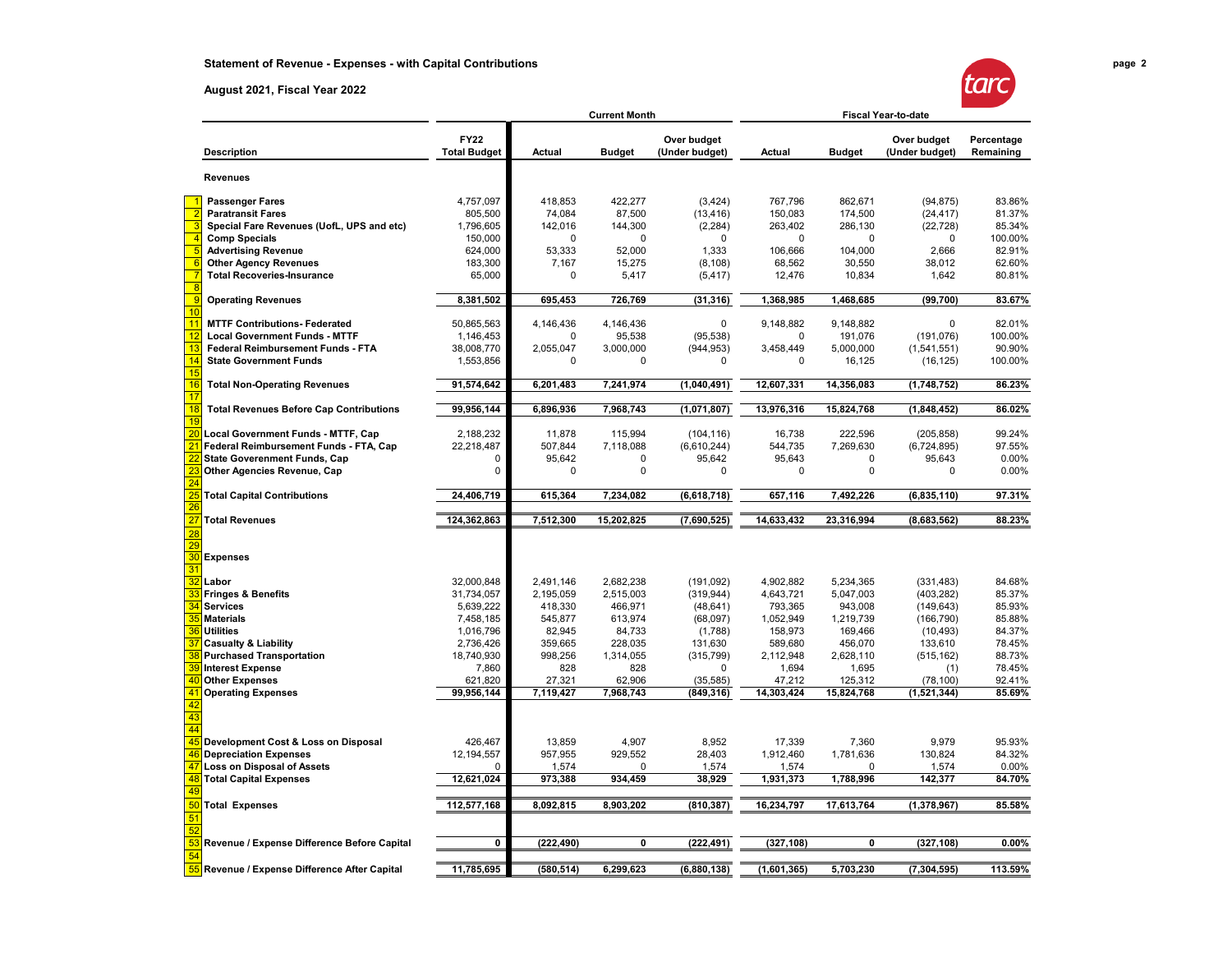#### **Total Labor**

#### **August 2021, Fiscal Year 2022**



|                                    |                                        |                                    | <b>Current Month</b> |                      |                               | <b>Fiscal Year-to-date</b> |               |                               |                         |
|------------------------------------|----------------------------------------|------------------------------------|----------------------|----------------------|-------------------------------|----------------------------|---------------|-------------------------------|-------------------------|
|                                    | <b>Description</b>                     | <b>FY21</b><br><b>Total Budget</b> | <b>Actual</b>        | <b>Budget</b>        | Over budget<br>(Under budget) | Actual                     | <b>Budget</b> | Over budget<br>(Under budget) | Percentage<br>Remaining |
|                                    | <b>Direct Labor</b>                    | 32,000,848                         | 2,491,146            | 2,682,238            | (191, 092)                    | 4,902,882                  | 5,234,365     | (331, 483)                    | 84.68%                  |
| $\overline{2}$                     | <b>Sick Leave</b>                      | 1,651,183                          | 166,381              | 117,100              | 49,281                        | 232,542                    | 226,475       | 6,067                         | 85.92%                  |
| $\overline{3}$                     | Holiday                                | 1,252,323                          | 754                  | $\mathbf 0$          | 754                           | 111,426                    | 135,909       | (24, 483)                     | 91.10%                  |
| $\overline{4}$                     | Vacation                               | 2,088,175                          | 194,152              | 170,033              | 24,119                        | 402,775                    | 337,729       | 65,046                        | 80.71%                  |
| $\overline{5}$                     | <b>Other Paid Absences</b>             | 240,381                            | 12,985               | 15,505               | (2,520)                       | 27,051                     | 31,011        | (3,960)                       | 88.75%                  |
|                                    |                                        |                                    |                      |                      |                               |                            |               |                               |                         |
| $\frac{6}{7}$<br>8                 | Total                                  | 37,232,910                         | 2,865,418            | 2,984,876            | (119, 458)                    | 5,676,676                  | 5,965,489     | (288, 813)                    | 84.75%                  |
| $\overline{9}$                     | Difference compared to Budget          |                                    |                      | (119, 458)           |                               |                            | (288, 813)    |                               |                         |
|                                    |                                        |                                    |                      | <b>Current Month</b> |                               |                            |               | Year to Date                  |                         |
|                                    | <b>Description</b>                     | <b>FY21</b><br><b>Total Budget</b> | <b>Actual</b>        | <b>Budget</b>        | Over budget<br>(Under budget) | Actual                     | <b>Budget</b> | Over budget<br>(Under budget) | Percentage<br>Remaining |
| 10                                 | <b>FICA</b>                            | 2,848,318                          | 214,736              | 228,343              | (13,607)                      | 424,844                    | 456,360       | (31, 516)                     | 85.08%                  |
| 11                                 | Pension                                | 10,262,221                         | 697,526              | 900,802              | (203, 276)                    | 1,483,124                  | 1,704,079     | (220, 955)                    | 85.55%                  |
| $\overline{12}$                    | <b>Hospital Medical &amp; Surgical</b> | 10,509,847                         | 784,311              | 847,662              | (63, 351)                     | 1,586,552                  | 1,695,324     | (108, 772)                    | 84.90%                  |
| $\overline{13}$                    | <b>Vision Care Insurance</b>           | 101,537                            | 9,283                | 8,468                | 815                           | 14,147                     | 16,936        | (2,789)                       | 86.07%                  |
| 14                                 | <b>Dental Plans</b>                    | 353,988                            | 23,511               | 29,499               | (5,988)                       | 49,025                     | 58,998        | (9,973)                       | 86.15%                  |
| $\overline{15}$                    | Life Insurance                         | 101,040                            | 7,273                | 8,420                | (1, 147)                      | 14,744                     | 16,840        | (2,096)                       | 85.41%                  |
| 16                                 | <b>Disability Insurance</b>            | 155,544                            | 10,595               | 12,962               | (2,367)                       | 21,304                     | 25,924        | (4,620)                       | 86.30%                  |
| $\overline{17}$                    | <b>Kentucky Unemployment</b>           | 40,000                             | $\mathbf 0$          | 10,000               | (10,000)                      | 6,189                      | 10,000        | (3, 811)                      | 84.53%                  |
| $\overline{18}$                    | <b>Worker's Compensation</b>           | 1,850,000                          | 69,388               | 154,167              | (84, 779)                     | 265,919                    | 308,334       | (42, 415)                     | 85.63%                  |
| 19                                 | Uniform & Work Clothing Allowance      | 277,000                            | 3,924                | 11,833               | (7,909)                       | 3,629                      | 22,666        | (19,037)                      | 98.69%                  |
| $\overline{20}$                    | <b>Other Fringes</b>                   | 2.500                              | 240                  | 209                  | 31                            | 450                        | 418           | 32                            | 82.00%                  |
| $\overline{21}$                    | <b>Total Fringe &amp; Benefits</b>     | 26,501,995                         | 1,820,787            | 2,212,365            | (391, 578)                    | 3,869,926                  | 4,315,879     | (445, 953)                    | 85.40%                  |
| $\overline{22}$<br>$\overline{23}$ |                                        |                                    |                      |                      |                               |                            |               |                               |                         |
| $\overline{24}$                    | <b>Sick Leave</b>                      | 1,651,183                          | 166,381              | 117,100              | 49,281                        | 232,542                    | 226,475       | 6,067                         | 85.92%                  |
| $\overline{25}$                    | Holiday                                | 1,252,323                          | 754                  | 0                    | 754                           | 111,426                    | 135,909       | (24, 483)                     | 91.10%                  |
| $\overline{26}$                    | Vacation                               | 2,088,175                          | 194,152              | 170,033              | 24,119                        | 402,775                    | 337,729       | 65,046                        | 80.71%                  |
| $\overline{27}$                    | <b>Other Paid Absences</b>             | 240,381                            | 12,985               | 15,505               | (2,520)                       | 27,051                     | 31,011        | (3,960)                       | 88.75%                  |
| $\overline{28}$                    | <b>Total Compensation Benefits</b>     | 5,232,062                          | 374,272              | 302,638              | 71,634                        | 773,794                    | 731,124       | 42,670                        | 85.21%                  |
| $\overline{29}$<br>30              | <b>Total</b>                           | 31,734,057                         | 2,195,059            | 2,515,003            | (319, 944)                    | 4,643,720                  | 5,047,003     | (403, 283)                    | 85.37%                  |
| $\overline{31}$<br>32              | Difference compared to Budget          |                                    |                      | (319, 944)           |                               |                            | (403, 283)    |                               |                         |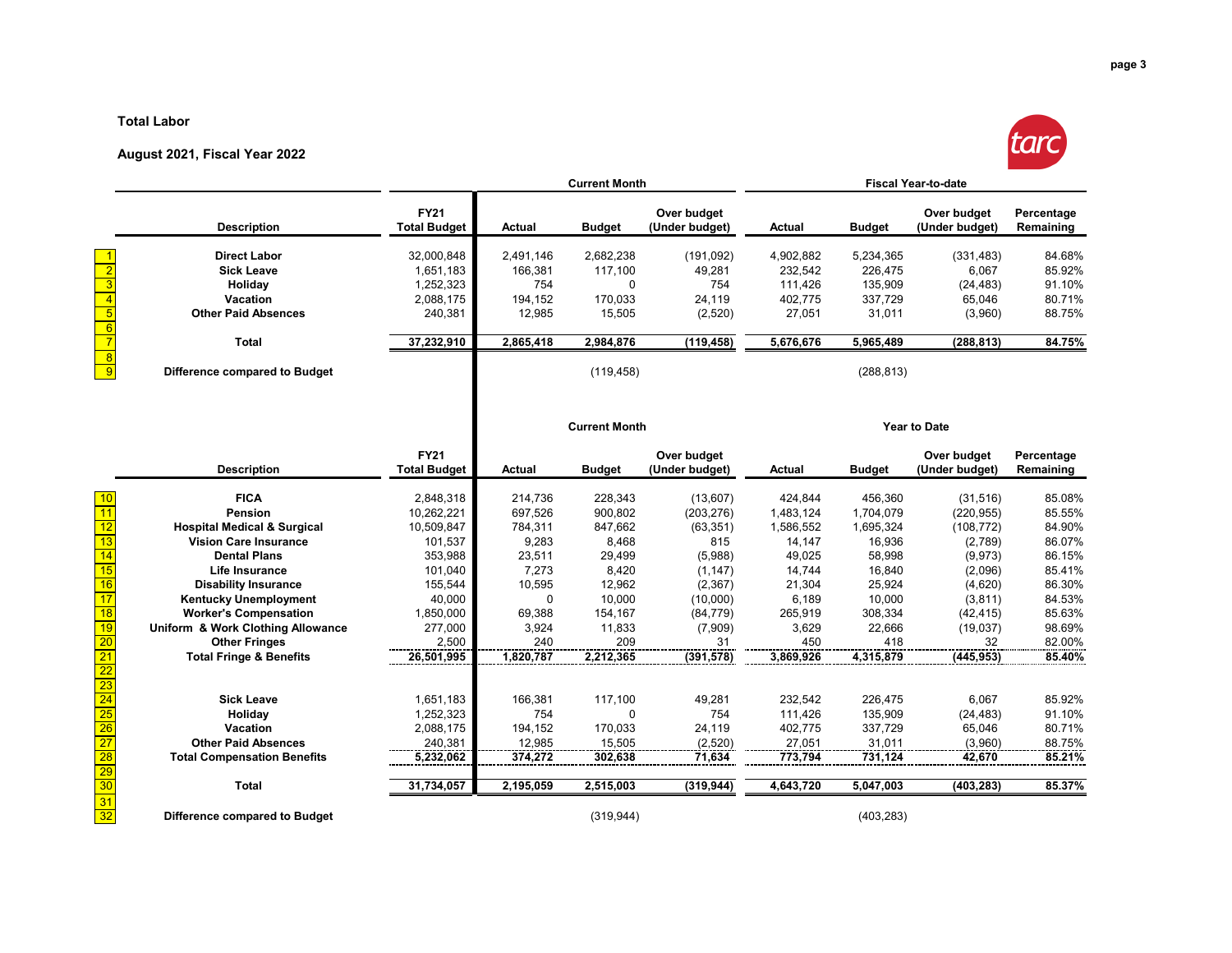#### **Balance Sheet**

#### **August 2021, Fiscal Year 2022**



| Assets                               | <b>FY 22</b>                | FY 21                       | Liabilities, Reserves & Capital         | <b>FY 22</b> | FY 21       |
|--------------------------------------|-----------------------------|-----------------------------|-----------------------------------------|--------------|-------------|
| <b>Current Assets</b>                |                             |                             | <b>Current Liabilites</b>               |              |             |
| Cash & Cash Items                    | 2,706,198                   | 3,258,477                   | Long Term Debt                          | 121,697      | 262,538     |
| <b>Short Term Investments</b>        | 4,782,732                   | 4,387,762                   | Short Term Debt                         | 0            | 0           |
| <b>Accounts Recievable</b>           | 36,807,803                  | 74,558,076                  | <b>Trade Payables</b>                   | 5,697,506    | 6,719,794   |
| Interest Recievable                  | 3                           | 125                         | <b>Accrued Payroll Liabilities</b>      | 4,500,148    | 4,365,967   |
| Due From Grant                       | 80.000                      | 80.000                      | <b>Estimated Workmans Compensation</b>  | 3,282,652    | 2,569,751   |
| Materials & Supplies                 | 2,374,692                   | 1,515,927                   | <b>Accrued Tax Liabilities</b>          | $\Omega$     | $\Omega$    |
|                                      |                             |                             | Unreedemed Tickets & Tokens             | 1,564,505    | 1,956,288   |
| <b>Total Current Assets</b>          | 46,751,427                  | 83,800,366                  | Reserves - Injury & Damages             | 1,744,600    | 1,207,200   |
|                                      |                             |                             | Due To Operations                       | 80,000       | 80,000      |
| <b>Other Assets</b>                  |                             |                             | <b>Unearned Capital Contributions</b>   | 31,496,674   | 69,490,839  |
|                                      |                             |                             | Other Current Liabilities (Health Ins.) | 1,053,499    | 163,662     |
| Prepaid Insurance & Dues & WIP       | 1,644,928                   | 2,039,085                   |                                         |              |             |
|                                      | --------------------        | -------------------         | <b>Total Current Liabilities</b>        | 49,541,281   | 86,816,037  |
| <b>Total Other Assets</b>            | 1,644,928                   | 2,039,085                   |                                         |              |             |
| <b>Fixed Assets</b>                  |                             |                             |                                         |              |             |
|                                      |                             |                             | <b>Equity</b>                           |              |             |
| Land                                 | 3,187,624                   | 3,177,782                   |                                         |              |             |
| <b>Buildings</b>                     | 49,152,447                  | 49,094,438                  | <b>Retained Earnings</b>                | (1,601,364)  | (1,575,569) |
| Coaches                              | 118,680,558                 | 113,958,281                 | Prior Year Retained Earning             | 75,248,859   | 76,430,607  |
| <b>Office Equipment</b>              | 10,431,880                  | 10,153,567                  |                                         |              |             |
| <b>Other Equipment</b>               | 21,817,344                  | 21,681,574                  | <b>Total Equity</b>                     | 73,647,495   | 74,855,037  |
| <b>Development Costs</b>             | 166,313                     | 489,593                     |                                         |              |             |
| Vehicle Exp - Operating              | 1,420,405                   | 1,420,405                   | <b>Total Liabilities &amp; Equity</b>   | 123,188,776  | 161,671,074 |
| Other Equipment -Operating           | 154,908                     | 151,307                     |                                         | ============ |             |
| <b>Total Fixed Assets</b>            | 205,011,478                 | 200,126,945                 |                                         |              |             |
| <b>Less Accumulated Depreciation</b> |                             |                             |                                         |              |             |
| <b>Accumulated Depr Land</b>         | 722,318                     | 688,708                     |                                         |              |             |
| <b>Accumulated Depr Buildings</b>    | 27,375,289                  | 25,860,544                  |                                         |              |             |
| <b>Accumulated Depr Coaches</b>      | 75,556,221                  | 72,084,467                  |                                         |              |             |
| Accumulated Depr Office Equipment    | 8,105,799                   | 7,557,632                   |                                         |              |             |
| Accumulated Depr Other Equipment     | 17,386,684                  | 16,951,194                  |                                         |              |             |
| Accumulated Depr Development Cost    | 17,339                      | 167,459                     |                                         |              |             |
| Accumulated Depr Vehicle Exp - Opr   | 933,978                     | 877,852                     |                                         |              |             |
| Accumulated Depr Other Equipment Op  | 121,428                     | 107,468                     |                                         |              |             |
| <b>Total Depreciation</b>            | 130,219,056                 | 124,295,322                 |                                         |              |             |
| <b>Net Fixed Assets</b>              | 74,792,421                  | 75,831,623                  |                                         |              |             |
|                                      |                             |                             |                                         |              |             |
| <b>Total Assets</b>                  | 123,188,776<br>============ | 161,671,074<br>============ |                                         |              |             |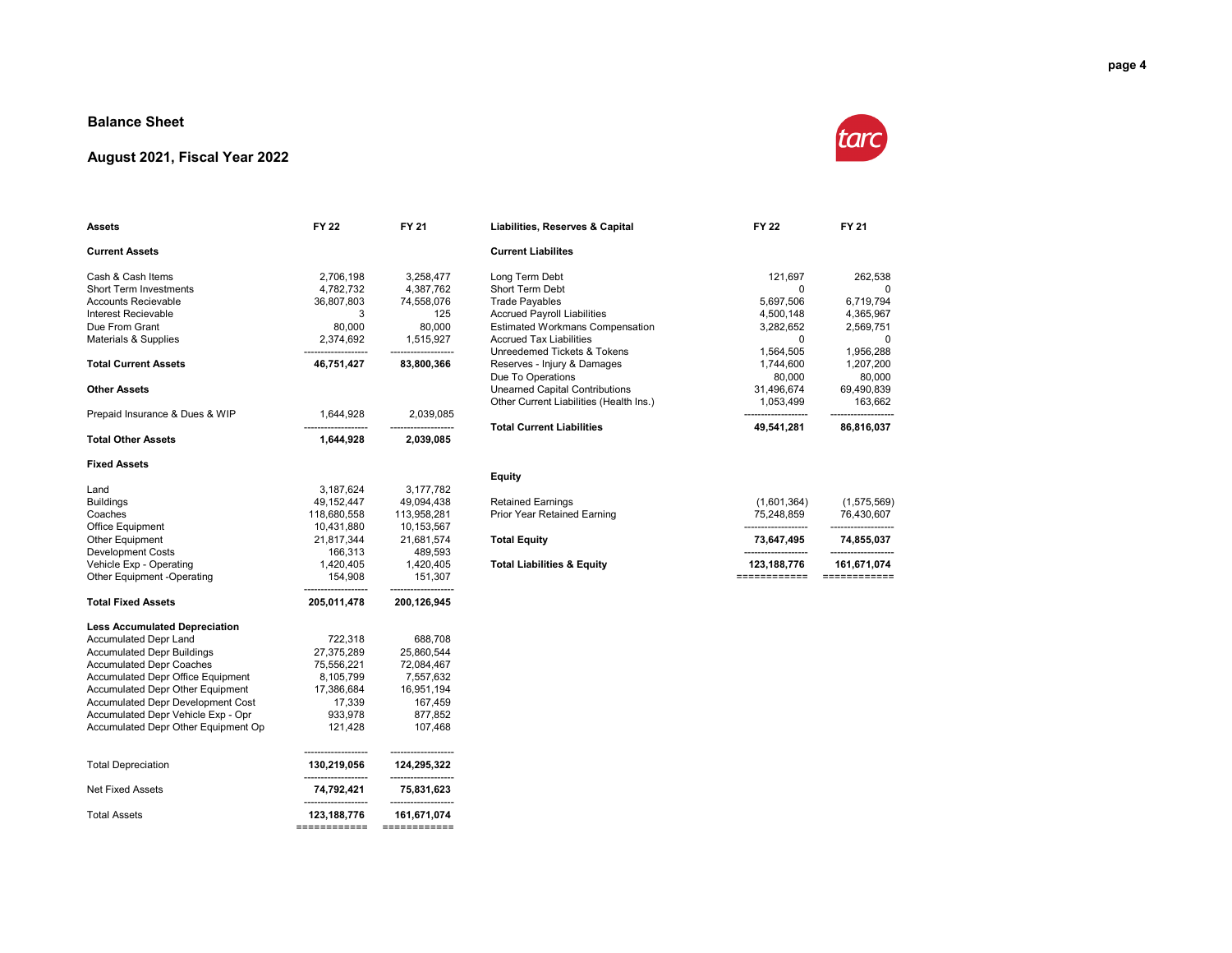#### **Actual Revenue vs. Budget**





ĮЪ

J.



#### **CM**

\* Federal Reimbursement Funds - FTA is under budget \$944,953 mainly due operating expenses being under budget

\* Federal Reimbursement Funds - FTA, Cap is under budget \$6,610,244 mainly due to timing of expenditures for bus purchases

#### **YTD**

\* Federal Reimbursement Funds - FTA is under budget \$1,541,551 mainly due to operating expenses being under budget

\* Federal Reimbursement Funds - FTA, Cap is under budget \$6,724,895 mainly due to timing of expenditures for bus purchases in the current month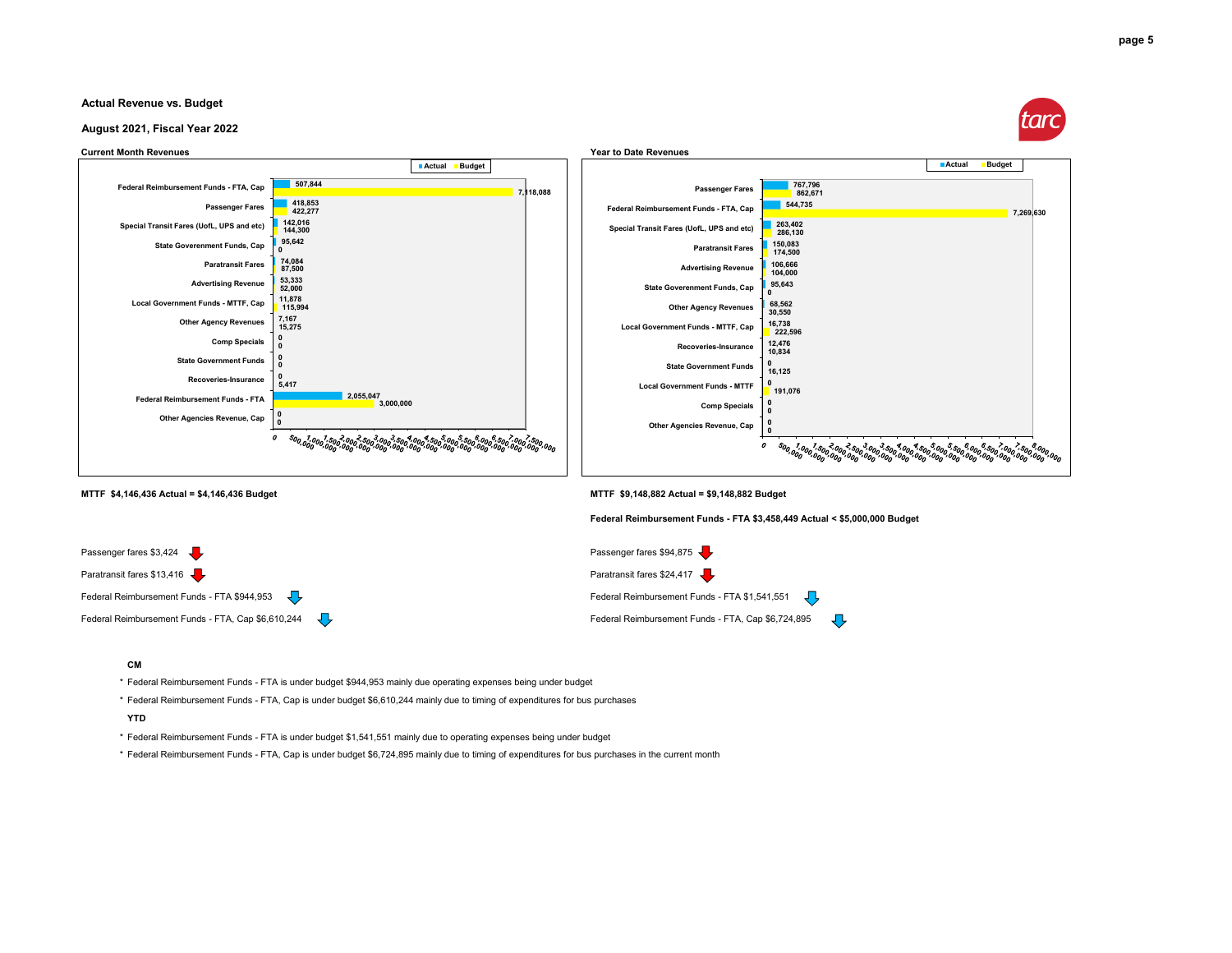#### **Actual Expenses vs. Budget**

#### **August 2021, Fiscal Year 2022**



Fringe & Benefits \$319,944 Fringe & Benefits \$403,282 Purchased Transportation \$315,799 Purchased Transportation \$515,162



**CM**

\* Fringe & Benefits are under budget \$319,944 mainly due to Pension, Medical and Worker's Compensation

\* Purchased Transportation is under budget \$315,799 mainly due to revenue hours and penalties

**YTD**

- \* Fringe & Benefits are under budget \$403,282 mainly due to Pension, Medical and Workers Compensation
- \* Purchased Transportation is under budget \$515,162 mainly due to revenue hours and penalties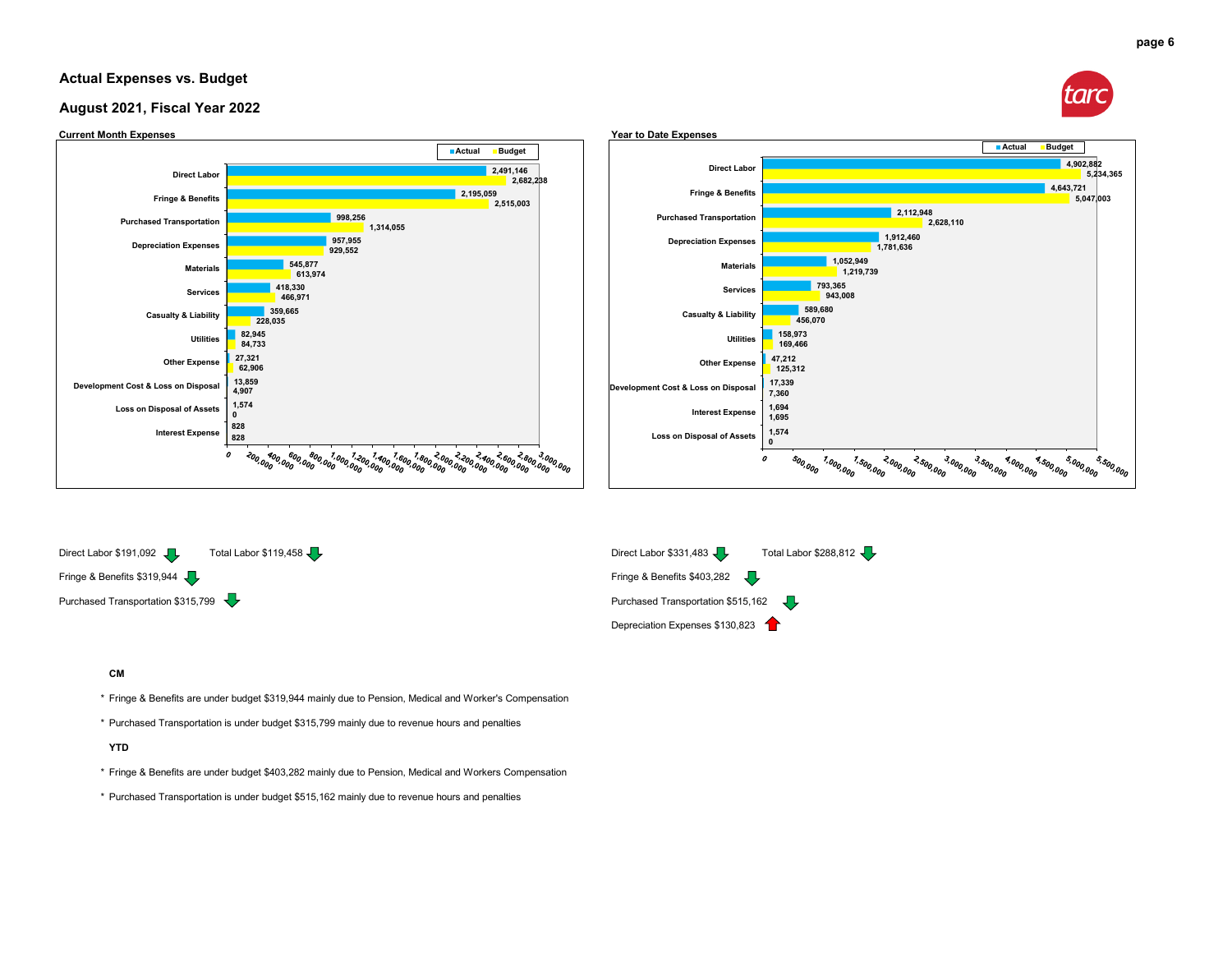#### **MassTransit Trust Fund (MTTF) Revenue Deposits**

#### **Deposit to Budget Difference FY 2022**



| Month        | <b>FY 22</b><br><b>Actual Deposits</b> | FY 22<br><b>Budget Deposits</b> | <b>Difference</b> | <b>YTD Total</b> | <b>Current Month</b> | <b>YTD</b> |
|--------------|----------------------------------------|---------------------------------|-------------------|------------------|----------------------|------------|
|              |                                        |                                 |                   |                  |                      |            |
| July         | \$4,416,524                            | \$4,263,320                     | \$153,204         | \$153,204        | 3.59%                |            |
| August       | \$4.516.464                            | \$4.049.642                     | \$466.822         | \$620,026        | 11.53%               | 7.46%      |
| September    |                                        | \$4.744.809                     |                   |                  |                      |            |
| October      |                                        | \$3,821,270                     |                   |                  |                      |            |
| November     |                                        | \$4,823,684                     |                   |                  |                      |            |
| December     |                                        | \$4.963.520                     |                   |                  |                      |            |
| January      |                                        | \$4,589,049                     |                   |                  |                      |            |
| February     |                                        | \$4,233,049                     |                   |                  |                      |            |
| March        |                                        | \$4,173,450                     |                   |                  |                      |            |
| April        |                                        | \$5,781,232                     |                   |                  |                      |            |
| May          |                                        | \$3,901,651                     |                   |                  |                      |            |
| June         |                                        | \$4.747.430                     |                   |                  |                      |            |
|              |                                        | \$0                             |                   |                  |                      |            |
| <b>TOTAL</b> | \$8.932.988                            | \$54.092.106                    |                   |                  |                      |            |

#### **MTTF Revenue Deposits - Actuals**

 $\mathbf{r}$ 

|                                                                                          |    |                   |   | <b>LOUISVILLE METRO REVENUE COMMISSION</b><br><b>TARC LICENSE FEE TRANSACTIONS</b> |   |                                     |   |                                        |        |                                         |                                  |
|------------------------------------------------------------------------------------------|----|-------------------|---|------------------------------------------------------------------------------------|---|-------------------------------------|---|----------------------------------------|--------|-----------------------------------------|----------------------------------|
|                                                                                          |    |                   |   |                                                                                    |   |                                     |   |                                        |        |                                         |                                  |
|                                                                                          |    | August<br>2021    |   | August<br>2020                                                                     |   | <b>YTD</b><br><b>FYE 2022</b>       |   | <b>YTD</b><br><b>FYE 2021</b>          |        | Difference<br>Amount                    | Percent<br>Change                |
| <b>Receipts</b>                                                                          |    |                   |   |                                                                                    |   |                                     |   |                                        |        |                                         |                                  |
| <b>Employee Withholding</b><br><b>Individual Fees</b>                                    | s  | 4.332.089         | s | 3,922,039<br>1                                                                     | S | 8,500,131<br>(81)                   | s | 8,006,098<br>854                       | s      | 494.033<br>(935)                        | 6.17%<br>$-109.48%$              |
| Net Profit Fees<br><b>Interest &amp; Penalty</b>                                         |    | 193.970<br>51.589 |   | 145.815<br>36.661                                                                  |   | 443,607<br>109,974                  |   | 2.368.572<br>77.928                    |        | (1.924.965)<br>32.046                   | $-81.27%$<br>41.12%              |
| <b>Total Collections</b>                                                                 | Ś  | 4,577,648         | s | 4.104.516                                                                          | s | 9.053.631                           |   | \$10,453,452                           | \$     | (1, 399, 821)                           | $-13.39%$                        |
| <b>Investment Income</b>                                                                 | s  | 614               | s | 537                                                                                | S | 1.581                               | s | 632                                    | s      | 949                                     | 150.16%                          |
| <b>Total Receipts</b>                                                                    | Ś  | 4,578,262         | s | 4,105,053                                                                          | s | 9,055,212                           |   | \$10,454,084                           | s      | (1, 398, 872)                           | $-13.38%$                        |
| <b>Disbursements</b><br><b>Collection Fee</b>                                            | \$ | 61,798            | s | 55,411                                                                             | s | 122,224                             | s | 141,122                                | s      | (18, 898)                               | $-13.39%$                        |
| <b>Total Disbursements</b>                                                               | Ś  | 61,798            | s | 55.411                                                                             | s | 122,224                             | s | 141,122                                | s      | (18, 898)                               | $-13.39%$                        |
| <b>Due Mass Transit</b><br><b>Less Previous Payments</b><br><b>Payable To Trust Fund</b> | s  | 4,516,464         | s | 4,049,642                                                                          | s | 8,932,988<br>4.416.524<br>4,516,464 | s | \$10,312,962<br>6.263.320<br>4.049.642 | s<br>s | (1, 379, 974)<br>(1.846.796)<br>466,822 | $-13.38%$<br>$-29.49%$<br>11.53% |

**page 7**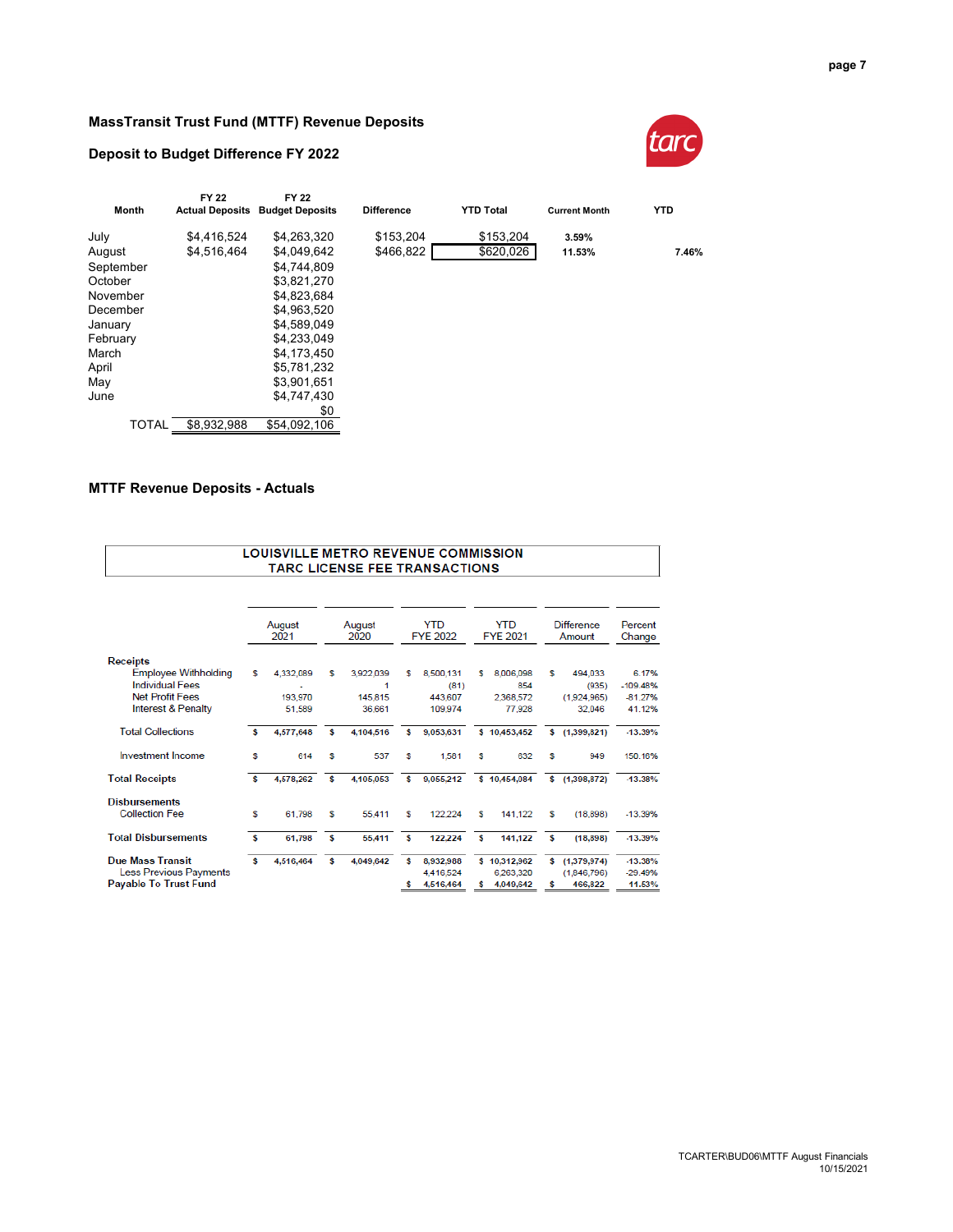#### **Year to Date Summary**

#### **August 2021, Fiscal Year 2022**



#### **Actual Compared to Budget YTD**

|                                                                          | Good        | In the Red  |           |
|--------------------------------------------------------------------------|-------------|-------------|-----------|
| Total Revenues before Capital are Over/ <b>Under</b> by (pg. 2, line 18) |             | \$1,848,452 |           |
| Total Expenses are Over/Under by (pg. 2, line 41)                        | \$1.521.344 |             |           |
| MTTF Revenue Deposits are <b>Over</b> /Under by (pg. 7)                  | \$620,026   |             |           |
| August has a favorable balance before Capital of                         | \$2,141,370 | \$1,848,452 | \$292,918 |

#### **Actual Revenues over Expenses**

| <b>Operating Revenues</b><br><b>Operating Expenses</b><br>Net Gain/(Loss) before MTTF | \$1,368,985<br>\$14,303,424<br>(\$12,934,439) |
|---------------------------------------------------------------------------------------|-----------------------------------------------|
| <b>MTTF</b> Approved Contributions<br>Net Gain/(Loss) before Subsidies                | \$9,148,882<br>(\$3,785,557)                  |
| <b>Subsidies</b>                                                                      |                                               |
| <b>CARES</b>                                                                          | \$3,458,449                                   |
| CRSSAA                                                                                | \$0                                           |
| 5307 Federal Formula dollars to be used as (CEER)                                     | \$0                                           |
| <b>State Contributions</b>                                                            | \$0                                           |
| <b>Total Subsidies</b>                                                                | \$3,458,449                                   |
| Net Gain/(Loss) before Capital                                                        | (\$327,108)                                   |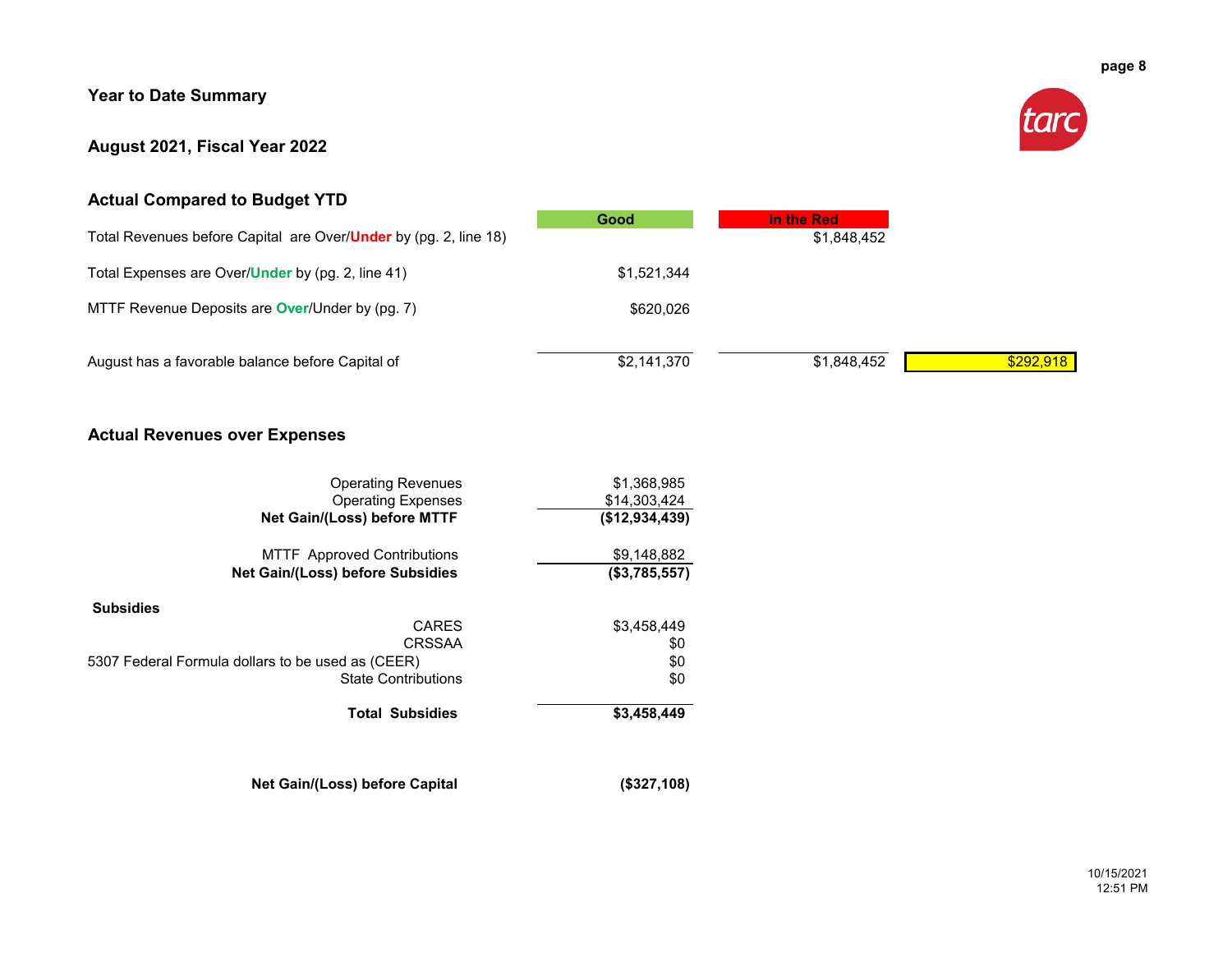

**Reimbursement Funds Only and a One Time Funding Source for TARC**

|                 | <b>TARC</b><br><b>Share</b> | <b>Actual</b><br><b>FY 2020</b> | <b>Actual</b><br>FY 2021 | <b>Actual YTD</b><br>FY 2022 | Remaining<br><b>Balance</b> |
|-----------------|-----------------------------|---------------------------------|--------------------------|------------------------------|-----------------------------|
| <b>CARES*</b>   | 41,576,008                  | 4,341,151                       | 26,847,680               | 3,458,449                    | 6,928,728                   |
| <b>CRRSAA**</b> | 21,504,688                  |                                 |                          |                              | 21,504,688                  |
| ARP***          | 48,587,329                  |                                 |                          |                              | 48,587,329                  |

\* KY-2020-012 was approved/Executed 5/27/2020

\*\* KY-2021-20 was approved/Executed 7/1/2021

\*\*\* Still moving through the process not approved/Executed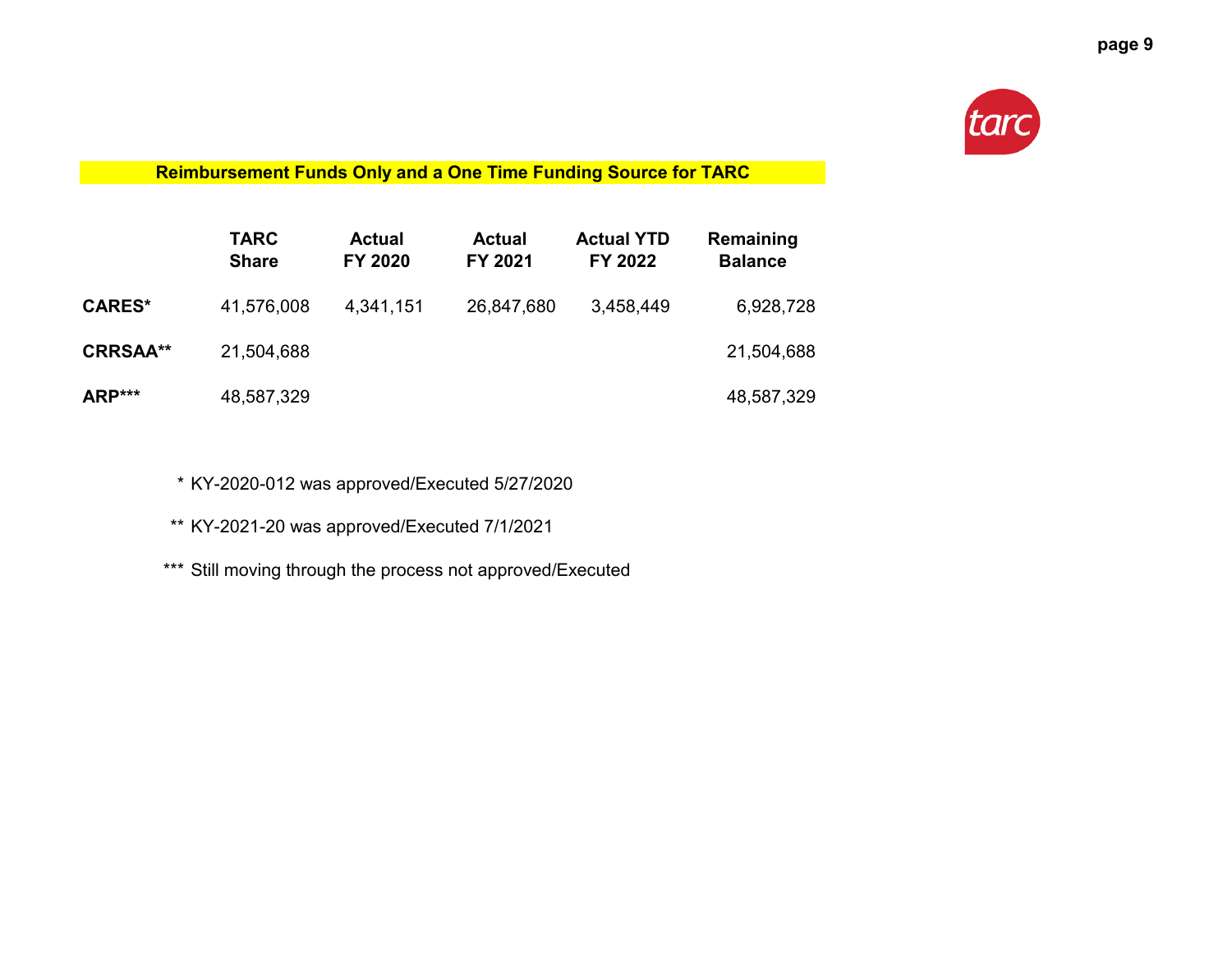

| To:   | John Launius, Chair of TARC Board of Directors          |
|-------|---------------------------------------------------------|
| From: | Carrie Butler, Executive Director                       |
| Date: | October 26, 2021                                        |
| Re:   | Resolution 2021 - 39 Fifth Third Bank Authorized Signer |

TARC's current policy with regard to accounts payable is that all checks are printed in–house, and all checks are to be signed by one person from the Executive Office or a designee and one person from Finance Department. The current approved signatories in the Executive Office are Carrie Butler and Randy Frantz. Geoffrey Hobin is a designee for both the Executive Office and Finance Department, but he cannot sign grant checks because he handles invoices and approvals for grants. In the Finance Department, the current signatory is Tonya Carter. We would like your approval to add Matthew Abner, TARC's Assistant Finance Director, as a signatory for Fifth Third bank accounts so that we have two people in each department and Geoffrey Hobin as the backup for each department.

The signature card would include the following checking accounts and zero balance accounts:

| 7140512307 | Operations - checking                |
|------------|--------------------------------------|
| 7140511416 | Grant - checking                     |
| 7142725600 | Health Insurance - checking          |
| 7140511473 | Payroll - zero balance account (ZBA) |
| 7140511598 | Workers Comp. - ZBA                  |
| 7140511358 | Safety - ZBA                         |
| 7140511531 | Healthcare Saving Account - ZBA      |
| 7146720722 | Credit Card - ZBA                    |
|            |                                      |

Please contact me at 561-5100 if you have any questions. Thank you.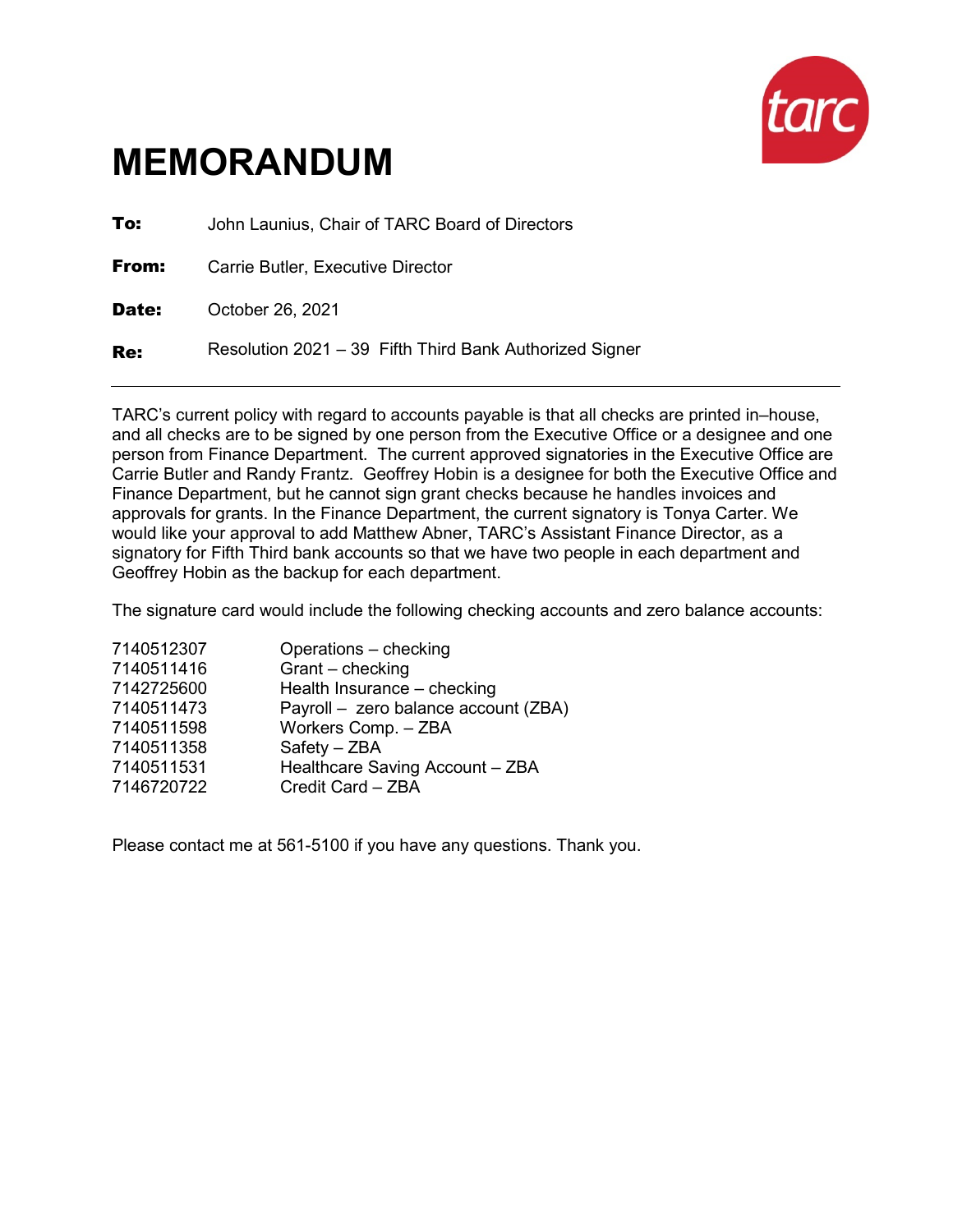

## **RESOLUTION 2021 – 39 FIFTH THIRD BANK AUTHORIZED SIGNER**

A resolution to authorize TARC's Assistant Finance Director Matthew Abner as a signatory for TARC's Fifth Third Bank banking accounts.

**WHEREAS**, TARC currently maintains banking accounts with Fifth Third Bank; and

**WHEREAS**, TARC wishes to add its Assistant Finance Director, Matthew Abner, as an authorized signatory; and,

**WHEREAS**, Matthew Abner would be added to the signature card on the following Fifth Third Bank accounts, which are:

| 7140512307 | Operations - checking            |
|------------|----------------------------------|
| 7140511416 | Grant - checking                 |
| 7142725600 | Health Insurance - checking      |
| 7140511473 | Payroll - ZBA                    |
| 7140511598 | Workers Comp. - ZBA              |
| 7140511358 | Safety - ZBA                     |
| 7140511531 | Healthcare Savings Account - ZBA |
|            |                                  |

**NOW, THEREFORE, BE IT RESOLVED** by the Board of Directors of the Transit Authority of River City that:

Matthew Abner is approved as an additional authorized signatory for TARC's Fifth Third banking accounts.

**ADOPTED THIS 26th DAY OF OCTOBER 2021**

**John Launius, Chair of the Board of Directors**

**\_\_\_\_\_\_\_\_\_\_\_\_\_\_\_\_\_\_\_\_\_\_\_\_\_\_\_\_\_\_\_**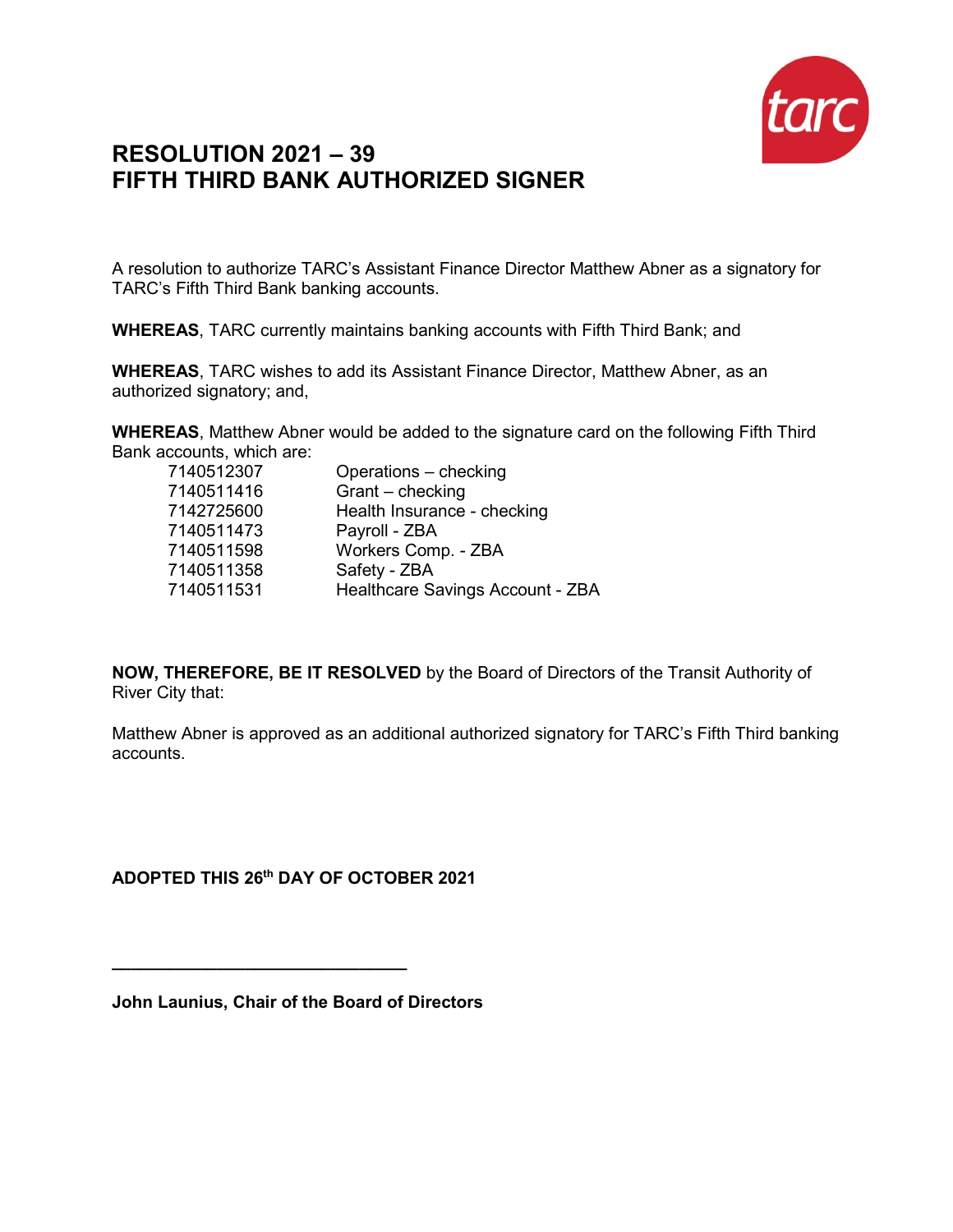

| To:   | John Launius, Chair of TARC Board of Directors                      |
|-------|---------------------------------------------------------------------|
| From: | Carrie Butler, Executive Director                                   |
| Date: | October 26, 2021                                                    |
| Re:   | Resolution 2021-40 Line of Credit Renewal for Fiscal Year (FY) 2022 |

Attached is a Resolution requesting approval for TARC Management to renew a line of credit with Fifth Third Bank that expires in December 2021. TARC started this line of credit in 2009 due to strains on cash flow. TARC used \$3,000,000 in FY 2020 just prior to receiving Coronavirus Relief and Coronavirus Aid, Relief, and Economic Security Act (CARES) funds. All funds were paid back within FY2020 adhering to the spend and then reimburse procedures for Federal Transit awarded CARES funds.

TARC relies on formula funding from the federal government to reimburse eligible operating expenses each year. Federal formula dollars for the last several years have been unpredictable, and without a renewed federal transportation authorization bill, there could be additional challenges on cash flow with regard to operating expenses. While the Finance Department works diligently to manage cash in an effort to minimize TARC's need for a line of credit, there is a chance for unforeseen disruption in business processes. As such, this resolution asks for approval to renew the line of credit with Fifth Third bank that TARC started in 2009 with the following terms:

Fifth Third has advised that they can accommodate up to a  $$6,000,000$  line of credit at the 30 – day SOFR (Secured Overnight Financing Rate as of October 4th was .05%) rate plus 1.50%. Fifth Third will not charge a non-use fee. Fifth Third bank would set the line of credit up on a one year term that could be renewed yearly. If TARC drew down \$1 million at a 1.55% rate it would cost about \$43.06 a day, last year's estimate was \$45.55 (e.g. \$1,000,000 \*.0155 / 360 days = \$43.06).

This resolution requests the Board of Directors authorize the Executive Director or Chief Financial Officer to have authority to execute any documents, advances and/or pay downs on the \$6,000,000 revolving line of credit with Fifth Third Bank. Use of the line of credit would be as a last resort and/or as a stop gap until other funds were made available.

Please call me at 561-5100 if you have any questions. Thank you.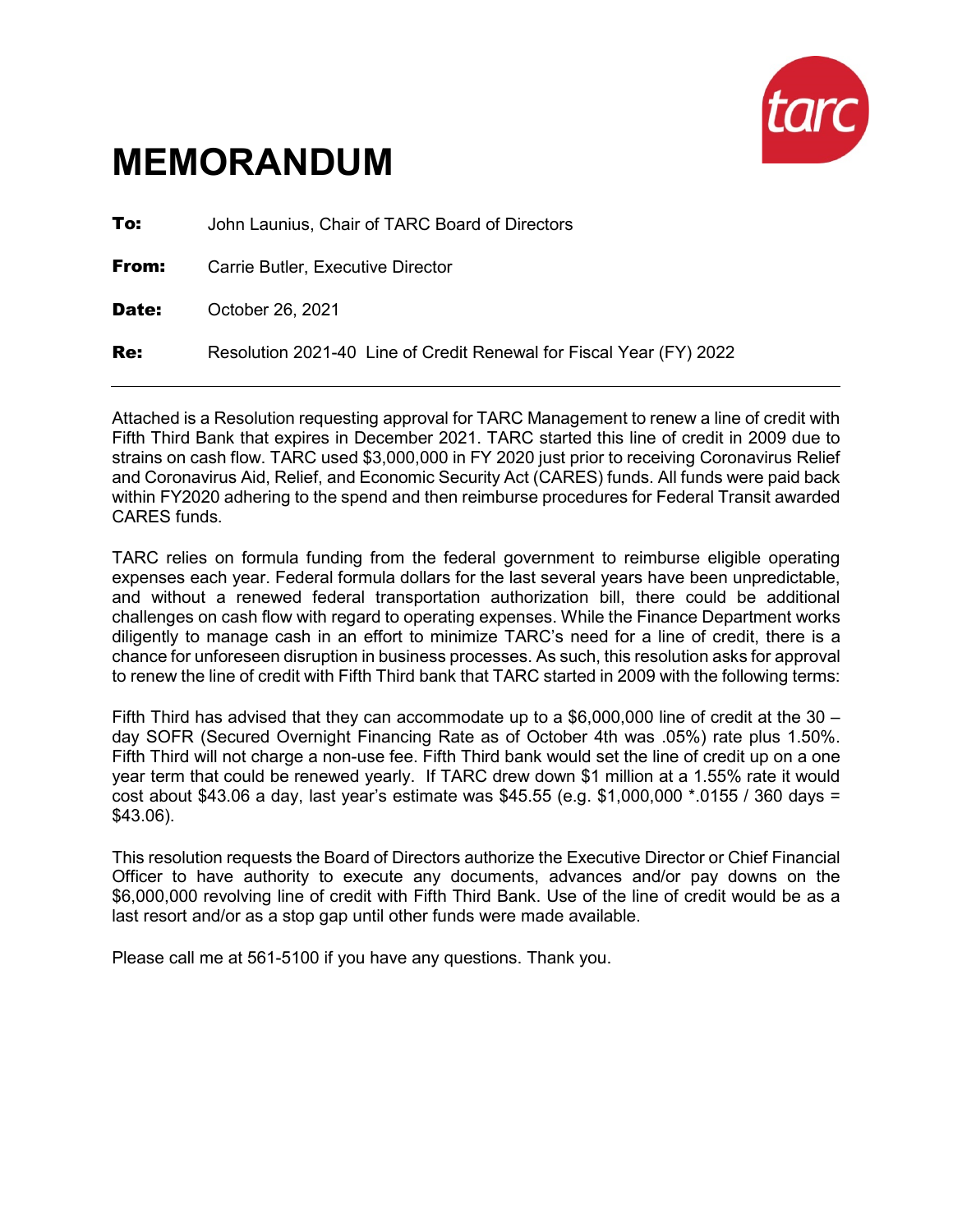

## **Resolution 2021-40 Fifth Third Line of Credit**

A Resolution authorizing the Executive Director/CEO Carrie Butler or Chief Financial Officer/ CFO Tonya Carter to have authority to execute any documents, advances and pay downs on the \$6,000,000 revolving line of credit with Fifth Third Bank our current financial institution,

**WHEREAS**, TARC entered into this agreement in 2009 and has only used funds in FY2020 to assist with cash flow during the pandemic;

**WHEREAS**, TARC may require a line of credit to finance operating activities to assist with cash flow;

**WHEREAS**, TARC will renew contract with Fifth Third bank to provide a line of credit up to \$6,000,000 for a one year term;

**NOW, THEREFORE, BE IT RESOLVED** by the Board of Directors of The Transit Authority of River City that:

The Executive Director/CEO, Carrie Butler or Chief Financial Officer/ CFO Tonya Carter has authority to authorize and execute documents, advances and/or pay downs on the \$6,000,000 revolving line of credit with Fifth Third Bank

**ADOPTED THIS 26th DAY OF OCTOBER 2021**

**John Launius, Chair of the Board of Directors**

**\_\_\_\_\_\_\_\_\_\_\_\_\_\_\_\_\_\_\_\_\_\_\_\_\_\_\_\_\_\_\_**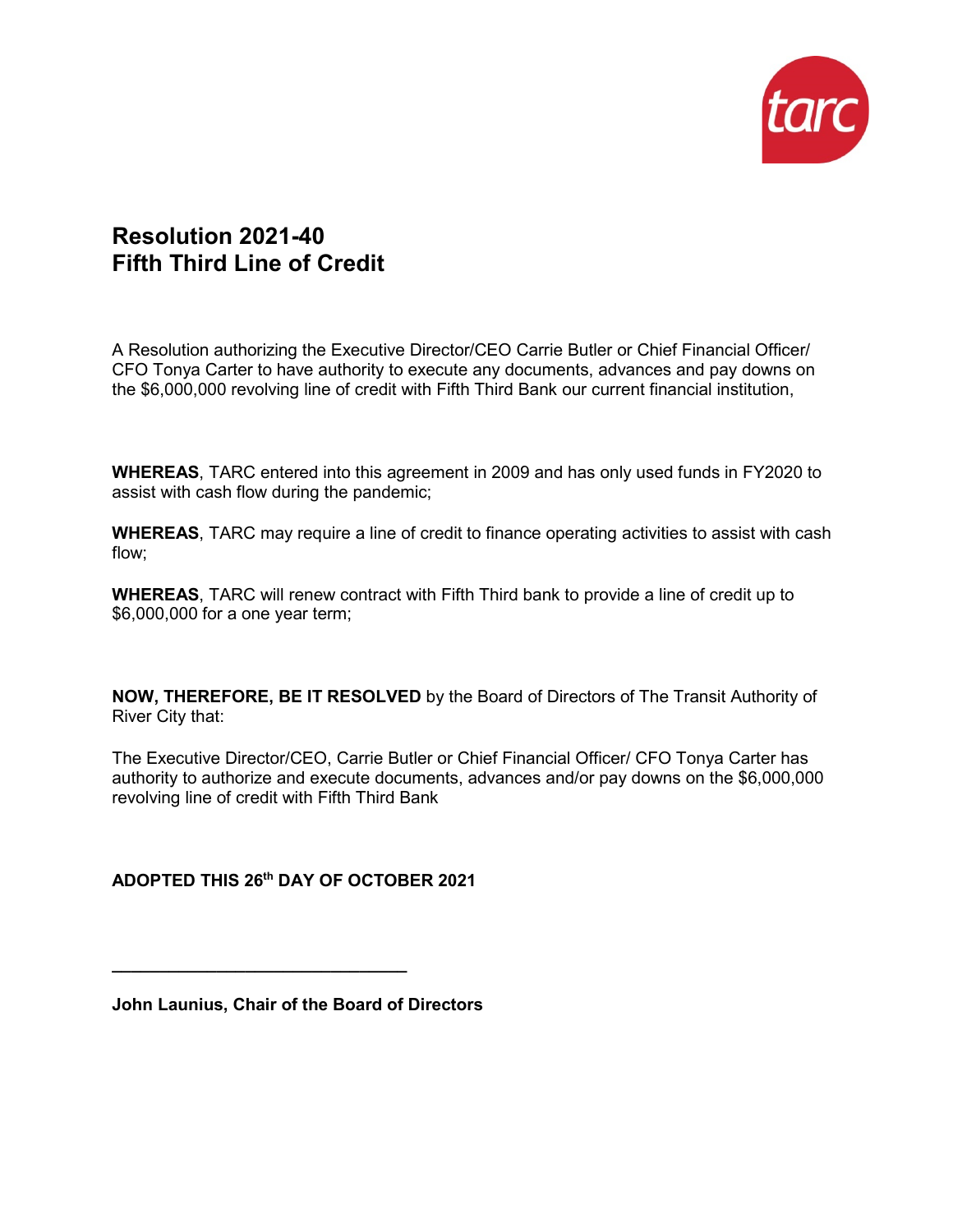

| To:   | John Launius, Chair of TARC Board of Directors               |
|-------|--------------------------------------------------------------|
| From: | Carrie Butler, Executive Director                            |
| Date: | October 26, 2021                                             |
| Re:   | Resolution 2021-41 – Multiple Purchases of Fixed Route Buses |

The heavy-duty, Americans with Disabilities Act (ADA) compliant buses used in fixed route service are the most mission critical component of TARC's service and the key component of our capital program. TARC maintains a fleet of approximately 225 fixed-route buses. The Federal Transit Administration (FTA) defines the minimum useful life of these buses as 12 years and 500,000 miles. TARC has established our own benchmark for the useful life of a fixed route bus as 15 years in service, which is typical for bus transit agencies.

For years, TARC shifted funds that could have been used for capital for replacement buses to maintain service on the street, however thanks to a significant award from the Federal Transit Administration FTA's competitive Bus and Bus Facilities program, and an equally important award of VW Settlement funds from the Commonwealth of Kentucky, our fixed route bus fleet age is improving. Looking towards calendar year 2023, the average age of our fixed route fleet will be just above seven and one-half years. Maintaining an average age of six to seven years is part of TARC's Asset Management program and this resolution seeks authorization to move forward on replacement bus purchases in order to keep these critical assets at a reasonable age.

TARC has funds available through formula funds and two more competitive awards for bus purchases:

- 1) An award of Federal Highway Administration (FHWA) funds from Kentucky's Congestion Mitigation and Air Quality (CMAQ) program that will allow us to buy two extended range electric buses from the Gillig Corporation.
- 2) A competitive award from the FTA's Low or No Emission Vehicle (Low-No) program. The latter award is for six extended range buses. Our partners on the Low-No award are Nova Bus and Calstart.
- 3) Federal Fiscal Year (FFY) 2021 Urbanized Area Formula (Section 5307) funds allow for fourteen additional clean diesel-powered buses.

TARC has contracts in place that will enable us to utilize all three of these awards. This year TARC participated in a joint procurement with Lextran and other agencies for the manufacture of extended range electric buses. Gillig was awarded the contract on June 9, 2021. TARC has an existing contract with Gillig, TARC P-2706, for the manufacture of diesel-powered buses (year three of five). Finally, the FTA considers grant agreements resulting from the Low-No program to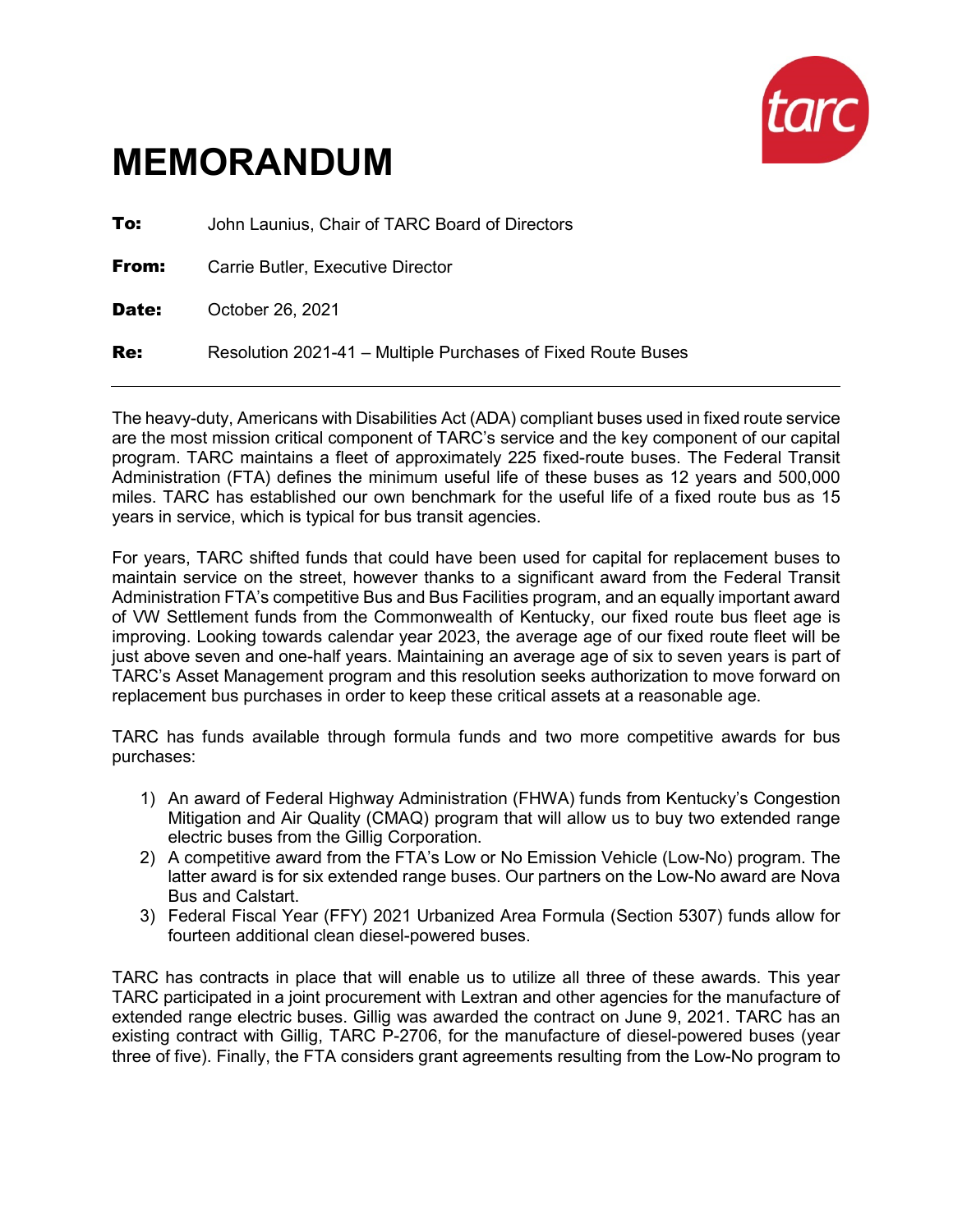

have satisfied Federal requirements for competitive procurement. Since Nova Bus was our partner in the application to this competitive program, our grant agreement serves as a contract for purchases associated with the award.

Preliminary quotes for each of these purchases are as follows:

For the two Gillig electric buses, the preliminary quote is \$839,603 per bus.

For the six Nova electric buses, it is \$854,956 per bus.

For the fourteen Gillig diesel buses, the preliminary price is \$517,000 per bus.

Prices will change as components are finalized.

In addition to these costs, TARC will need to make changes to our bus storage facility. We will acquire charging equipment and installation services necessary to accommodate the eight new extended range electric buses. We estimate those costs will not exceed \$710,000. Our two competitive grant awards will cover those costs.

Attached to this memo is a resolution requesting authority for the Executive Director to purchase two (2) electric buses from the Gillig Corporation, six (6) electric buses from Nova Bus, and fourteen (14) diesel buses from Gillig. The total amount expended will not exceed \$15,494,789, which includes a 5% contingency for any additional costs. The total local match, which will come from the Mass Transit Trust Fund will not exceed \$3,030,000.

Please contact me at 561-5100 if you have any questions. Thank you.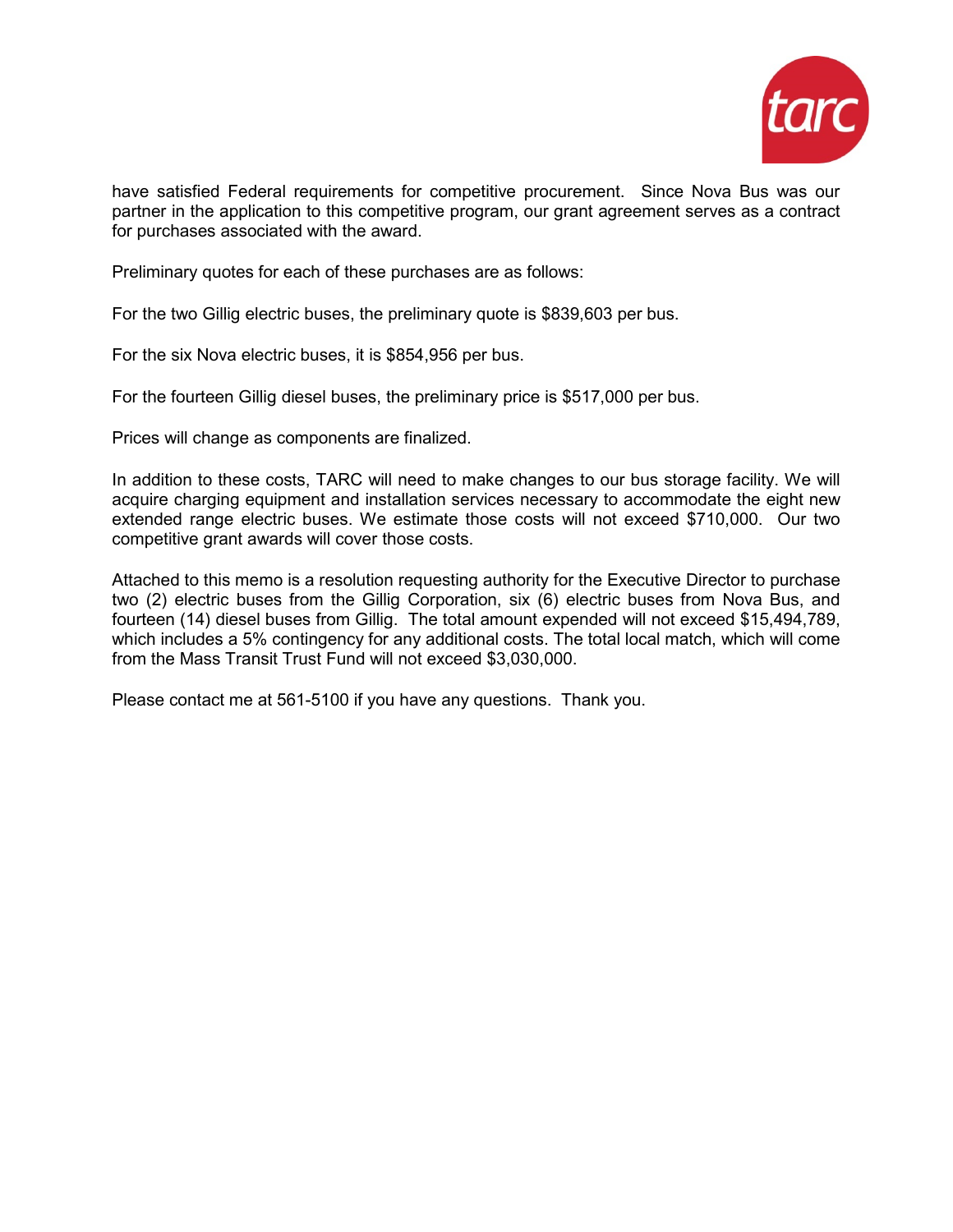

# **RESOLUTION 2021-41 Acquisition of Fixed Route Buses**

A Resolution authorizing the Executive Director to purchase two (2) electric buses and fourteen (14) diesel buses from the Gillig Corporation, as well as six (6) electric buses from Nova Bus at a total amount expended not to exceed \$15,250,000.

**WHEREAS,** in TARC has a continuing need to replace aging fixed route buses; and

**WHEREAS,** TARC has received competitive grant awards to purchase eight (8) extended range, battery-electric buses; and

**WHEREAS,** TARC has set aside funds from its Federal fiscal year 2021 urbanized area formula award to acquire up to fourteen (14) additional diesel-powered buses; and

**WHEREAS**, TARC has existing contracts with the Gillig Corporation; and

**WHEREAS**, through its Low or No Emissions Vehicle program grant agreement with the FTA may acquire buses from Nova Bus; and

**NOW, THEREFORE, BE IT RESOLVED** by the Board of Directors of the Transit Authority of River City that:

The Executive Director is hereby authorized to purchase two (2) electric buses and fourteen (14) diesel buses from the Gillig Corporation, as well as six (6) electric buses from Nova Bus at a total amount expended not to exceed \$15,494,789, which includes a 5% contingency for any additional costs.

#### **ADOPTED THIS 26th DAY OF OCTOBER 2021**

**John Launius, Chair of the Board of Directors**

 $\frac{1}{2}$  , and the set of the set of the set of the set of the set of the set of the set of the set of the set of the set of the set of the set of the set of the set of the set of the set of the set of the set of the set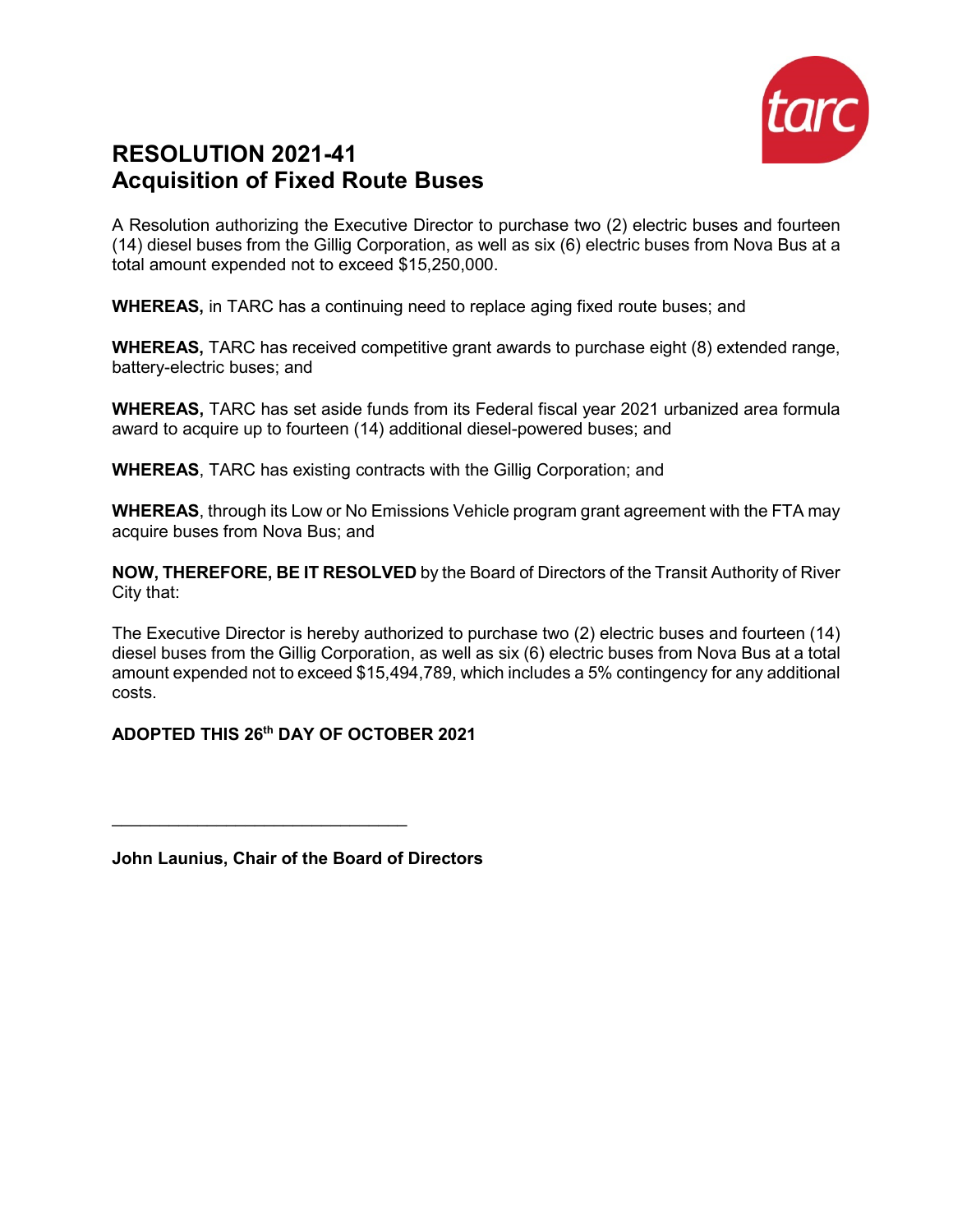

**To:** John Launius, Chair of TARC Board of Directors **From:** Carrie Butler, Executive Director

Date: October 26th, 2021

**Re:** Resolution 2021-42 Annex Solar Array Installation

In July 2021, the Procurement Department issued an Invitation for Bid (IFB) 20201008 for the Annex Solar Array Installation Project. The array is intended to maximize TARC's return on investment by offsetting our consumption of electricity from the grid, and utilizing net metering to the greatest extent possible. The solicitation was advertised in TransitTalent and Bonfire.

Disadvantaged Business Enterprises (DBE) had the opportunity to participate in the performance of this Solicitation. A DBE Project Goal of 5% was established for this solicitation.

TARC staff, our contracted design engineer and supervising architect reviewed and evaluated the proposed bids from two competitive and responsive contractors:

- Calhoun Construction Services, Inc.
- Solar Energy Solutions, LLC

The evaluation team determined that Solar Energy Solutions met all of the requirements specified in the solicitation. Solar Energy Solutions bid was the lowest, received the highest score, and provided the best value to TARC.

The total project lump sum price in the amount of \$122,575 is deemed fair and reasonable. We propose to add a 15% contingency (\$18,386) to this project. Funds will be provided by an existing grant, KY-26-0005.

Attached to this memo is a resolution requesting authority for the Executive Director to enter into a contract with Solar Energy Solutions, LLC, for the installation of a solar array on TARC's Alyce French Johnson Education and Training Building up to a total amount not to exceed \$140,961. Please call me at (502) 561-5100 if you have any questions. Thank you.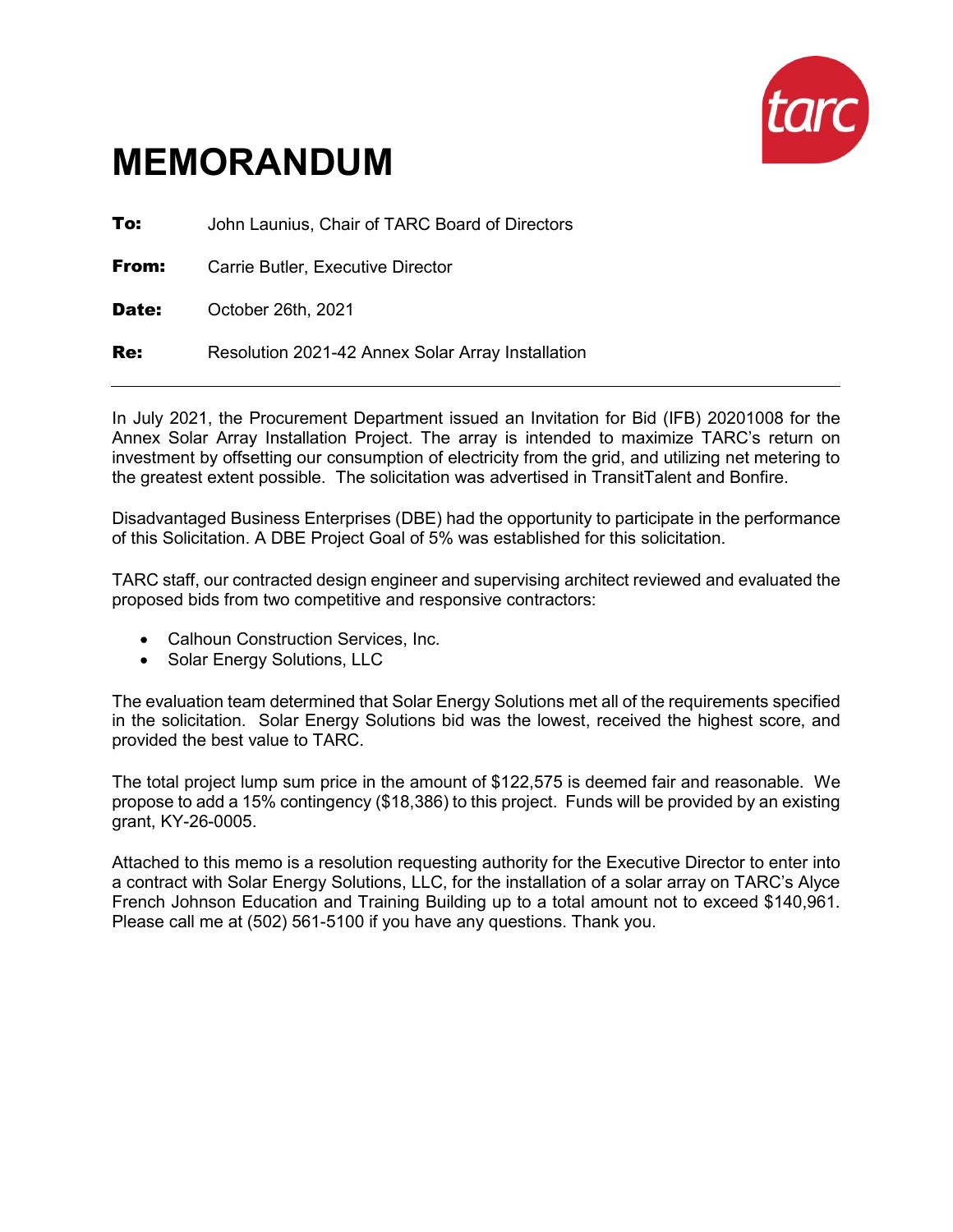

## **RESOLUTION 2021-42 Annex Solar Array Installation**

A Resolution authorizing the Executive Director to enter into a contract with Solar Energy Solutions, LLC, for the installation of a solar array on TARC's Alyce French Johnson Education and Training Building up to a total amount not to exceed \$140,961.

**WHEREAS,** TARC seeks a qualified firm to install a Solar Array on the Alyce French Johnson Education and Training Building; and,

**WHEREAS**, an Invitation for Bids was advertised in June 2021 and bids received from two firms on August 13, 2021; and

**WHEREAS**, the proposal TARC received from Solar Energy Solutions, LLC provided the lowest cost and was the most responsive and responsible bid; and

**NOW, THEREFORE, BE IT RESOLVED** by the Board of Directors of the Transit Authority of River City that:

The Executive Director is hereby authorized to enter into a contract with Solar Energy Solutions for a not-to-exceed amount of \$140,961, which includes a 15% contingency.

#### **ADOPTED THIS 26th DAY OF OCTOBER 2021**

**John Launius, Chair of the Board of Directors**

 $\mathcal{L}_\text{max}$  , and the set of the set of the set of the set of the set of the set of the set of the set of the set of the set of the set of the set of the set of the set of the set of the set of the set of the set of the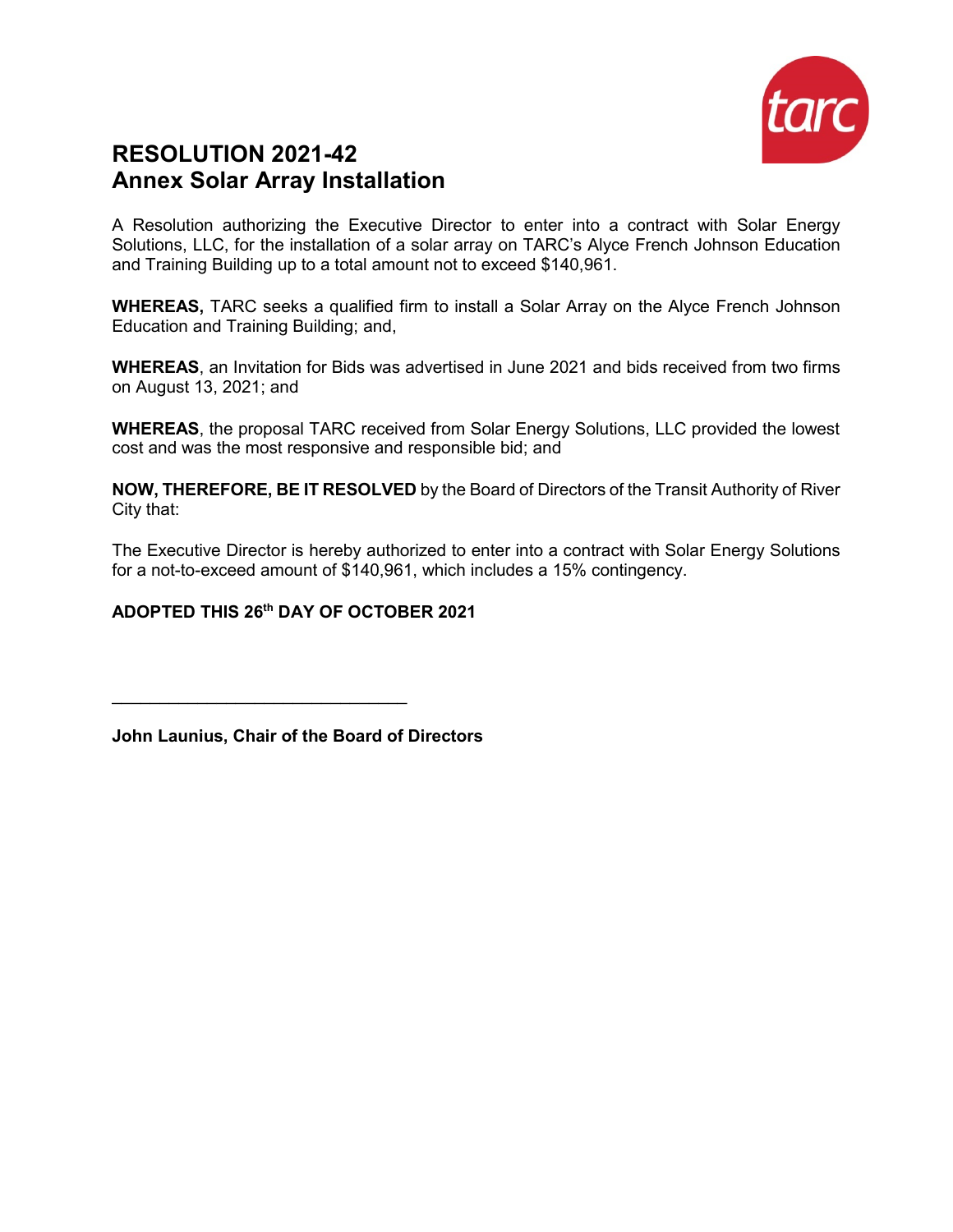

**To:** John Launius, Chair of TARC Board of Directors **From:** Carrie Butler, Executive Director Date: October 26, 2021 **Re:** Resolution 2021-43 Management Consulting Services – Indefinite Delivery-Indefinite Quantity (IDIQ) Request for Proposals 20211728

In July 2021, the Procurement Department issued a Request for Proposal (RFP) for Management Consulting Professional with Indefinite Delivery Indefinite Quantity Services (IDIQ). The purpose of this solicitation will be for TARC to receive consulting support to develop a strategic, customer focused, outcomes-based roadmap. Given the disruption caused by COVID 19, transition in leadership, changing commuting patterns along with a challenging labor market, these services will provide facilitation and consultation for TARC leadership to develop strategies to move the agency forward and thus better serve our riders.

The solicitation was advertised in TransitTalent.com and TARC's online portal as well as emailed directly to a number of consulting firms nationwide. Proposals were received from three (3) qualified and experienced professional firms and two (2) were deemed responsible and within range, thus progressing to the step 2 presentation/interview of the evaluation process with the following entities:

- TransPro Consulting
- Hatch LTK

An evaluation committee completed this two-step evaluation process including zoom meeting presentations and interviews. Factors considered during the evaluation process included technical approach, professional references of similar project and size, project team's experiences and cost. After scoring and careful consideration, the evaluation committee determined the award of a contract to TransPro Consulting would result in the most cost effective and value proposal to TARC. The Procurement Department performed an independent cost estimate based on the classification of the scope and work. The Review Committee recommends the award of an agreement for TransPro Consulting.

Attached is a resolution requesting the Board of Directors to authorize the Executive Director to enter into an agreement with an initial term of one (1) year and an option of two (2) one-year terms with TransPro Consulting for Management Consulting Professional Services – IDIQ for a not-toexceed amount of \$236,248. A portion of these funds were budgeted in the Executive Office and Human Resources departmental budgets; additional non-budgeted funds will be used from lower than budgeted expenses in Paratransit and Marketing.

Please call me at 561-5100 if you have any questions. Thank you.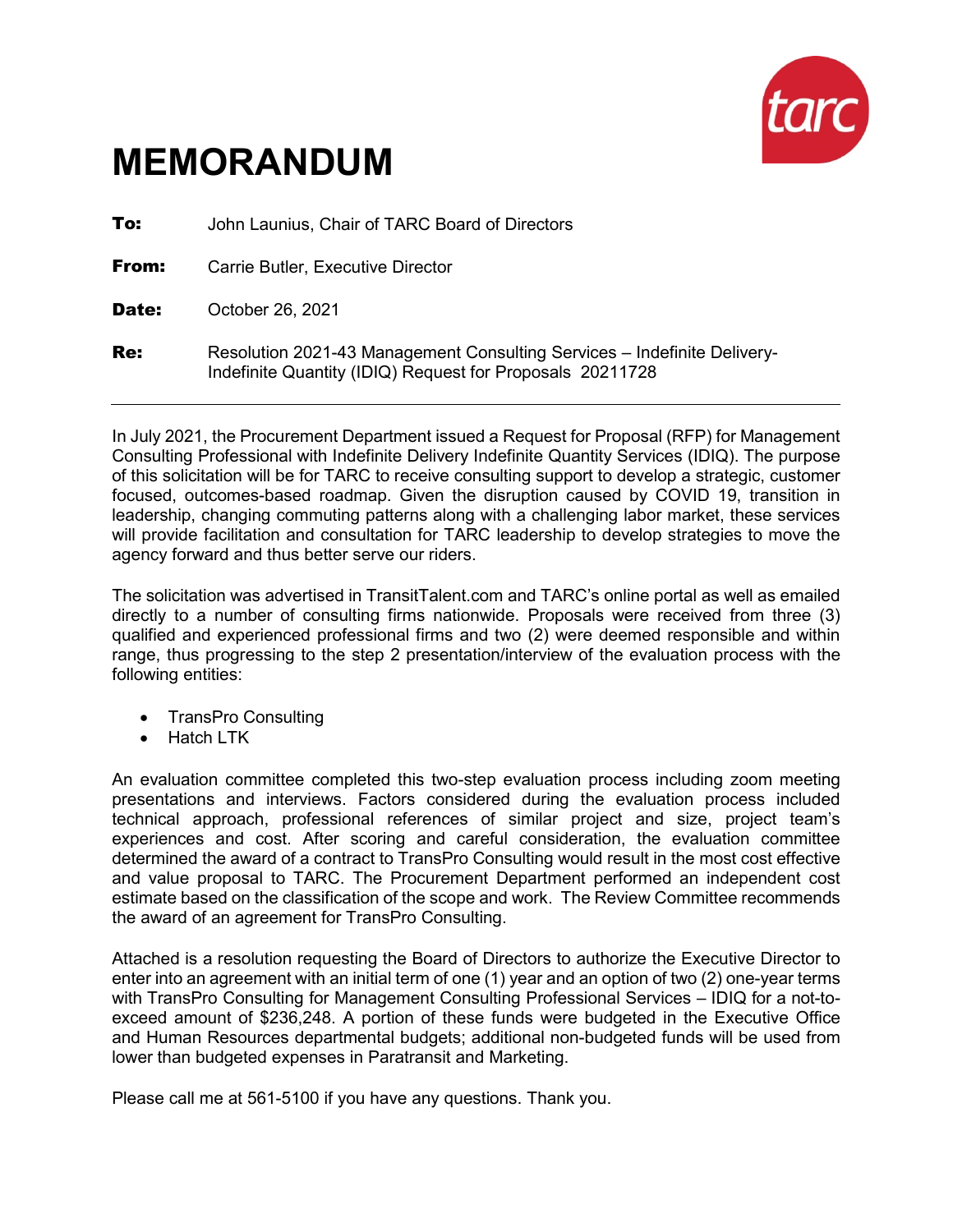

# **RESOLUTION 2021-43 Management Consulting Professional Services - IDIQ**

A Resolution authorizing the Executive Director to enter into a contract for an Initial Term of one (1) year and an option of two (2) one-year terms with Trans Pro Consulting for Management Consulting Professional Services with Indefinite Delivery Indefinite Quantity Services (IDIQ) for a not-to-exceed amount of \$236,248

**WHEREAS,** TARC seeks a management consulting professional services to provide and assist TARC with its transit organizational management, strategic planning and technical capacity; and,

**WHEREAS**, a competitive solicitation, request for proposal was issued in July 2021 with responses received from interested firms on September 8, 2021; and,

**WHEREAS**, TARC received a proposal from TransPro Consulting, which was deemed the most responsive, after review of the proposals and candidate interviews by TARC's evaluation committee; and,

**NOW, THEREFORE, BE IT RESOLVED** by the Board of Directors of the Transit Authority of River City that:

The Executive Director is hereby authorized to enter into a contract with an Initial Term of one (1) year and an option of two (2) one-year terms with TransPro Consulting based upon a proposed cost for a not-to-exceed amount of \$236,248.

#### **ADOPTED THIS 26th DAY OF OCTOBER 2021**

**John Launius, Chair of the Board of Directors**

\_\_\_\_\_\_\_\_\_\_\_\_\_\_\_\_\_\_\_\_\_\_\_\_\_\_\_\_\_\_\_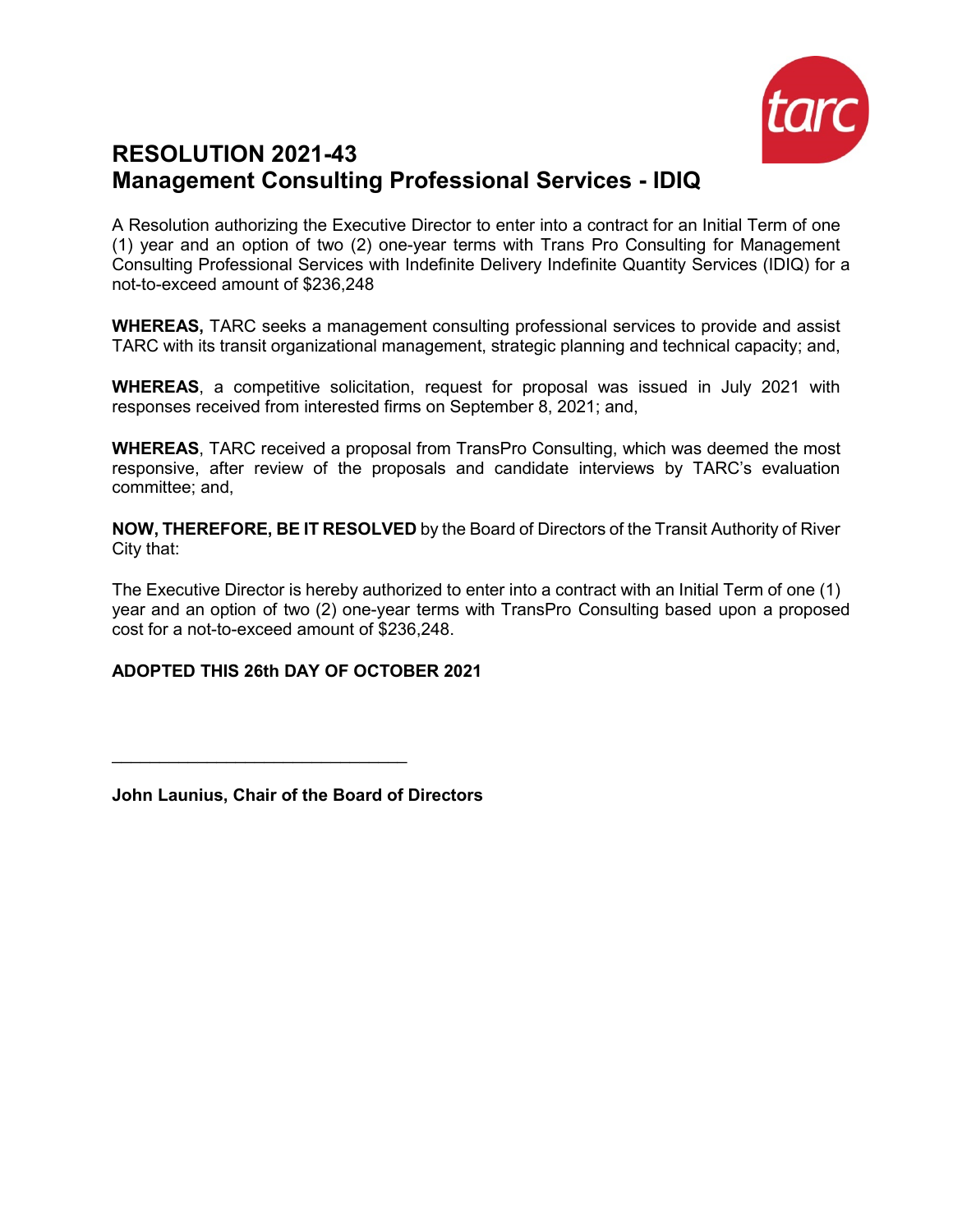

**To:** John Launius, Chair of TARC Board of Directors

**From:** Carrie Butler, Executive Director

Date: October 26, 2021

Re: Resolution 2021-44 Mobile Ticketing

On May 10, 2021, TARC's Procurement Department issued Request for Proposals (RFP) 20211686, for a Next Generation Mobile Ticketing Application.

We were pleased to receive ten (10) responsive proposals from experienced providers of mobile ticketing systems. An evaluation committee made up of knowledgeable TARC team members from relevant departments reviewed and scored each of the proposals. After their initial evaluation, four (4) proposers were determined to fall within a competitive range:

- Token Transit
- Moovel
- Dallas Area Rapid Transit (DART)
- Masabi

The committee interviewed teams representing each of the four proposers via teleconference. After all of the interviews were completed the evaluation committee discussed what they had heard and scored the four final proposals again. Factors considered during the evaluation process included cost, technical approach, features/functionality, professional references, and relevant experience successfully completing similar projects. In addition, TARC requested Best and Final Offers from each of the four finalists.

After scoring and careful consideration, the evaluation committee determined that an award to Dallas Area Rapid Transit (DART) would result in the most comprehensive and best value solution for TARC.

Attached to this memo is a resolution requesting authority for the Executive Director to negotiate and enter into a contract with DART for a comprehensive mobile ticketing and mobility platform at a total capital cost not to exceed \$351,000 with contingency of up to \$50,000. This cost includes options that TARC may select, such as creation of a white label, or TARC branded app and web portal. It does not include any costs from Genfare SPX associated with integration to the barcode scanner on our fare boxes and Genfare's data system. That cost will be negotiated separately with Genfare SPX.

Funds for this procurement will come from two existing grants that are obligated in part or entirely to the acquisition of fare systems.

Please contact me at 561-5100 if you have any questions. Thank you.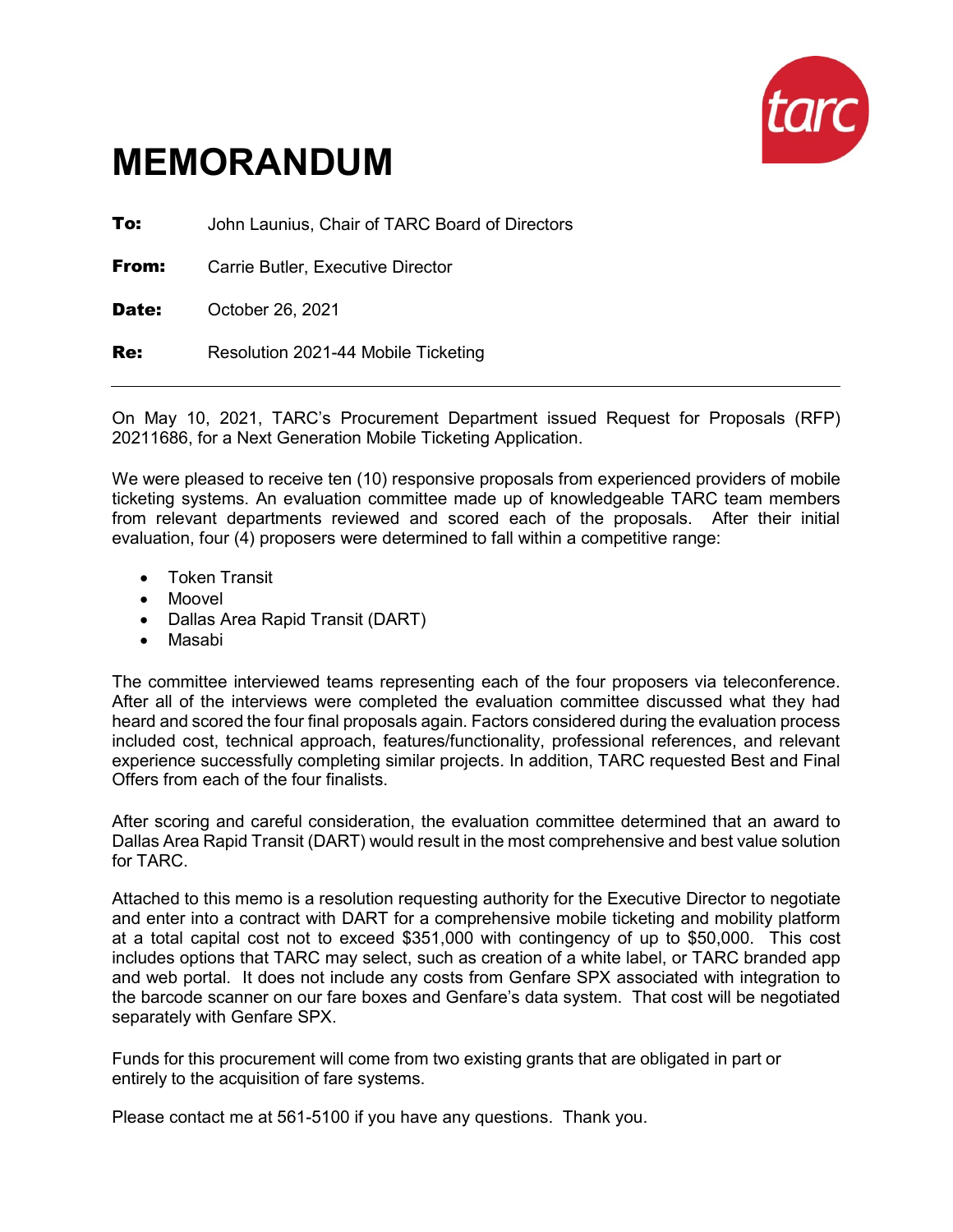

# **RESOLUTION 2021-44 Next Generation Mobile Ticketing System Solution**

A Resolution authorizing the Executive Director to negotiate and enter into a contract with Dallas Area Rapid Transit (DART) for the supply and implementation of a comprehensive mobile ticketing and mobility platform at a total cost not to exceed \$351,000.

**WHEREAS,** TARC seeks a next generation mobile ticketing system provider to furnish TARC with a comprehensive mobile ticketing solution; and,

**WHEREAS**, ten (10) responsive proposals were received from providers of mobile ticketing solutions; and

**WHEREAS**, an evaluation committee comprised of knowledgeable TARC staff from relevant departments reviewed and scored each of the proposals; and

**WHEREAS**, four (4) proposals were determined to fall within a competitive range and invited to interviews with the evaluation committee; and

**WHEREAS**, following completion of the interviews, the evaluation committee scored the four proposals again; and

**WHEREAS**, Best and Final Offers were requested from each of the four finalists; and

**WHEREAS**, the evaluation committee determined that an award to Dallas Area Rapid Transit (DART) would result in the most comprehensive and best value solution for TARC; and

**NOW, THEREFORE, BE IT RESOLVED** by the Board of Directors of the Transit Authority of River City that:

The Executive Director is hereby authorized to negotiate and enter into a contract with Dallas Area Rapid Transit (DART) for the supply and implementation of a comprehensive mobile ticketing and mobility platform at a cost not to exceed \$351,000 with contingency of up to \$50,000.

#### **ADOPTED THIS 26th DAY OF October 2021**

 $\mathcal{L}_\text{max}$  , and the set of the set of the set of the set of the set of the set of the set of the set of the set of the set of the set of the set of the set of the set of the set of the set of the set of the set of the

**John Launius, Chair of the Board of Directors**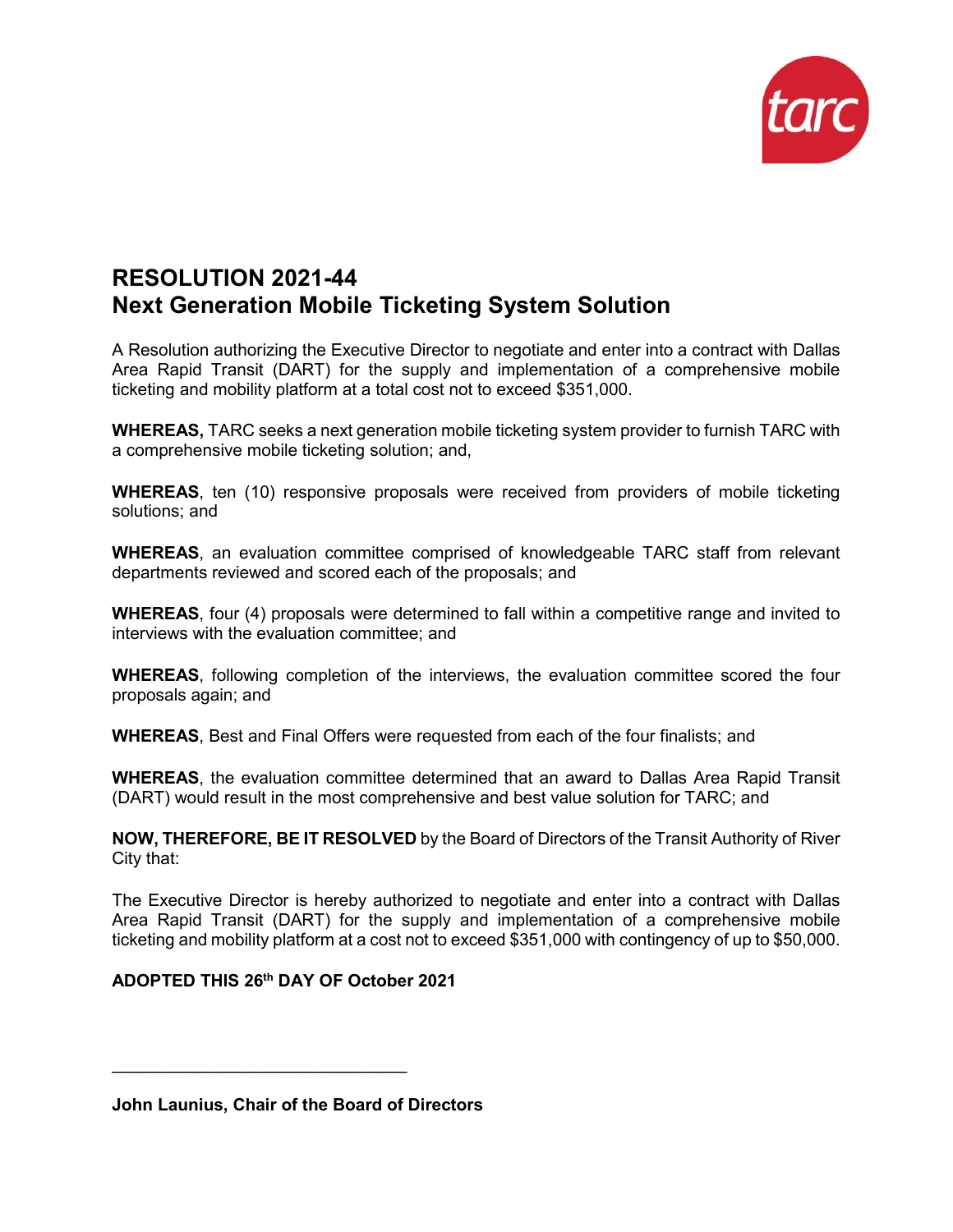

**To:** John Launius, Chair of TARC Board of Directors

**From:** Carrie Butler, Executive Director

Date: October 26, 2021

Re: Resolution 2021-45 Pest Control Services

In June 2021, the Procurement Department issued a Request for Proposals (RFP) for Pest Control Services. The solicitation was advertised in TransitTalent and TARC's online portal, as well as emailed to thirteen (13) local pest control service providers.

TARC received only one responsive proposal and is recommending award to that proposer. TARC's Procurement staff completed a review of the procurement to determine that the award meets competitive procurement standards and Disadvantaged Business Enterprises (DBE) requirements.

DBE Requirements: Through the Department of Transportation and TARCs policy as defined in 49 CFR Part 23, and as amended in Section 106(c) of the Surface Transportation and Uniform Relocation Assistance Act of 1987, DBE's were afforded the maximum opportunity to participate in the performance of this Solicitation. TARC's Purchasing Department made a good faith effort to determine if there were any available DBEs that were certified to participate. TARC even accessed the Certified DBE Directory made available through the Kentucky Transportation Cabinet online portal; however, TARC was unable to identify any certified and qualified vendors.

Adequate Competition: TARC has reviewed the specifications of the RFP and determined that we were not unduly restrictive and further that the non-response from sixteen of the seventeen vendors was not due to any factors under TARC's control. The findings indicate that competition was adequate for this RFP which resulted in a single responsive, responsible quote.

Responsible Vendor Determination: Terminix has been the incumbent for TARC in regards to our most current Pest Control Services contract. Terminix has over 85 years of recorded business experience, and is currently the largest termite and pest control company in the world providing services in 45 U.S. states and 14 countries internationally. Terminix has the resources, capabilities and personnel to perform the services requested.

Responsiveness Determination: Terminix submitted a response to the RFP based on the requested services TARC issued. The response by Terminix fulfills the requested documentation requirements and the minimum services requested.

Proposal Reasonableness: The cost for the Pest Control Services submitted by Terminix is within an acceptable range of TARCs Independent Cost Estimate (ICE). The ICE performed by the Purchasing Department provided an annual total of \$23,590.48 based of the Consumer Price Index rate for 2021 with relation to a similar purchase within the past year for these same services.

As a result, this resolution requests the Board of Directors authorize the Executive Director to enter into a contract with Terminix for an initial 3-year term in the amount of \$69,660 and for an additional 2 one-year options of \$48,768 for a not to exceed amount of \$118,428. Please call me at (502) 561-5100 if you have any questions.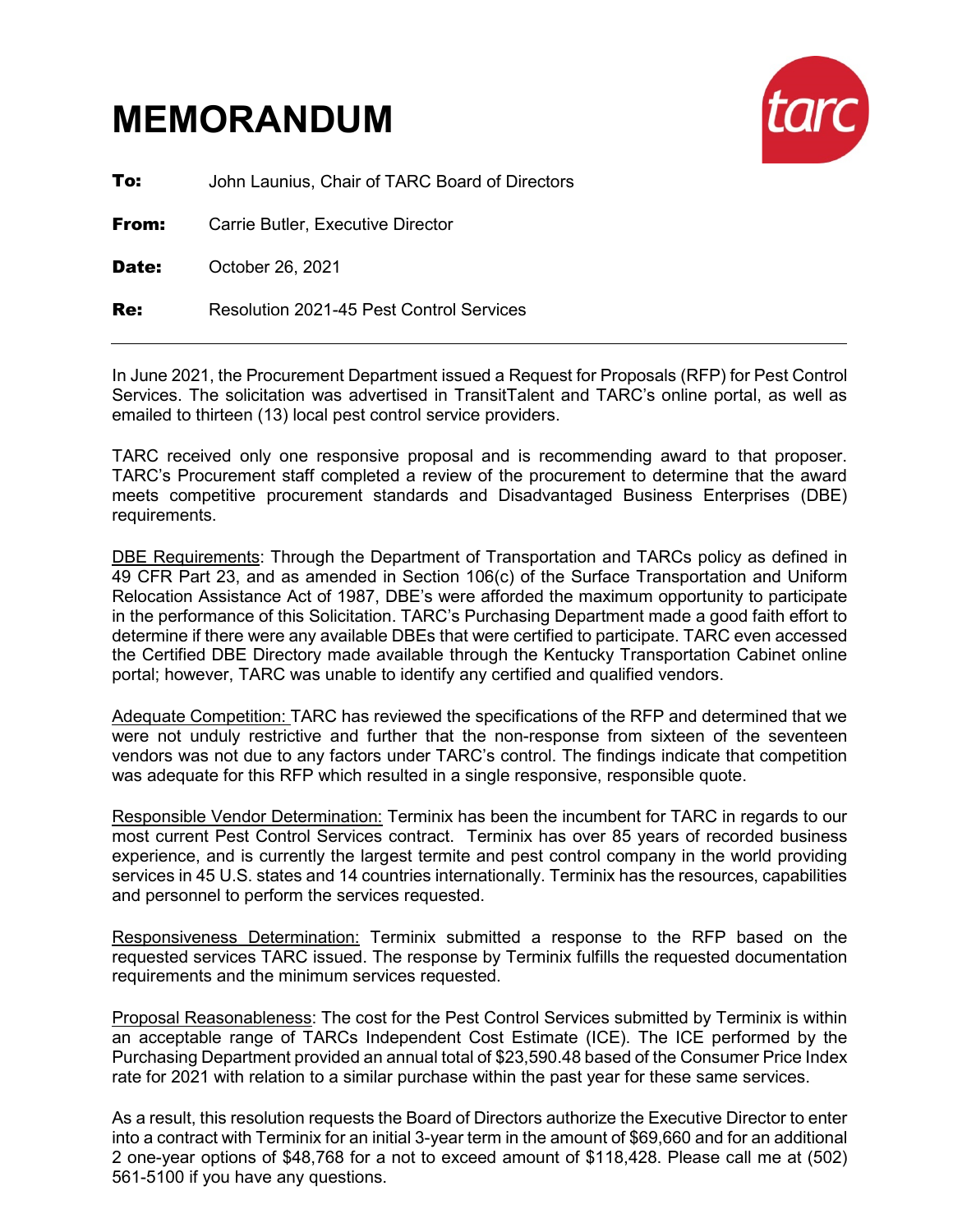

## **RESOLUTION 2021-45 Pest Control Services**

A Resolution authorizing the Executive Director to enter into a Contract for an Initial Term of three (3) years in the amount of \$69,660.00 with an Optional Term of two (2) one-year extensions exercise in the amount of \$48,768.00 for a for a not to exceed amount of \$118,428.

**WHEREAS,** TARC seeks a pest control service provider, and,

**WHEREAS**, a cost request for pricing proposal was requested on June 24, 2021, and the price was deemed fair and reasonable, and,

**WHEREAS**, TARC received only one proposal from Terminix and deems it responsive, and,

**NOW, THEREFORE, BE IT RESOLVED** by the Board of Directors of the Transit Authority of River City that:

The Executive Director is hereby authorized to enter into a Contract for an Initial Term of three (3) years with an Option of two (2) one-year extensions with Terminix for a not-to-exceed amount of \$118,428.

#### **ADOPTED THIS 26th DAY OF OCTOBER 2021**

 $\frac{1}{2}$  , and the set of the set of the set of the set of the set of the set of the set of the set of the set of the set of the set of the set of the set of the set of the set of the set of the set of the set of the set

**John Launius, Chair of the Board of Directors**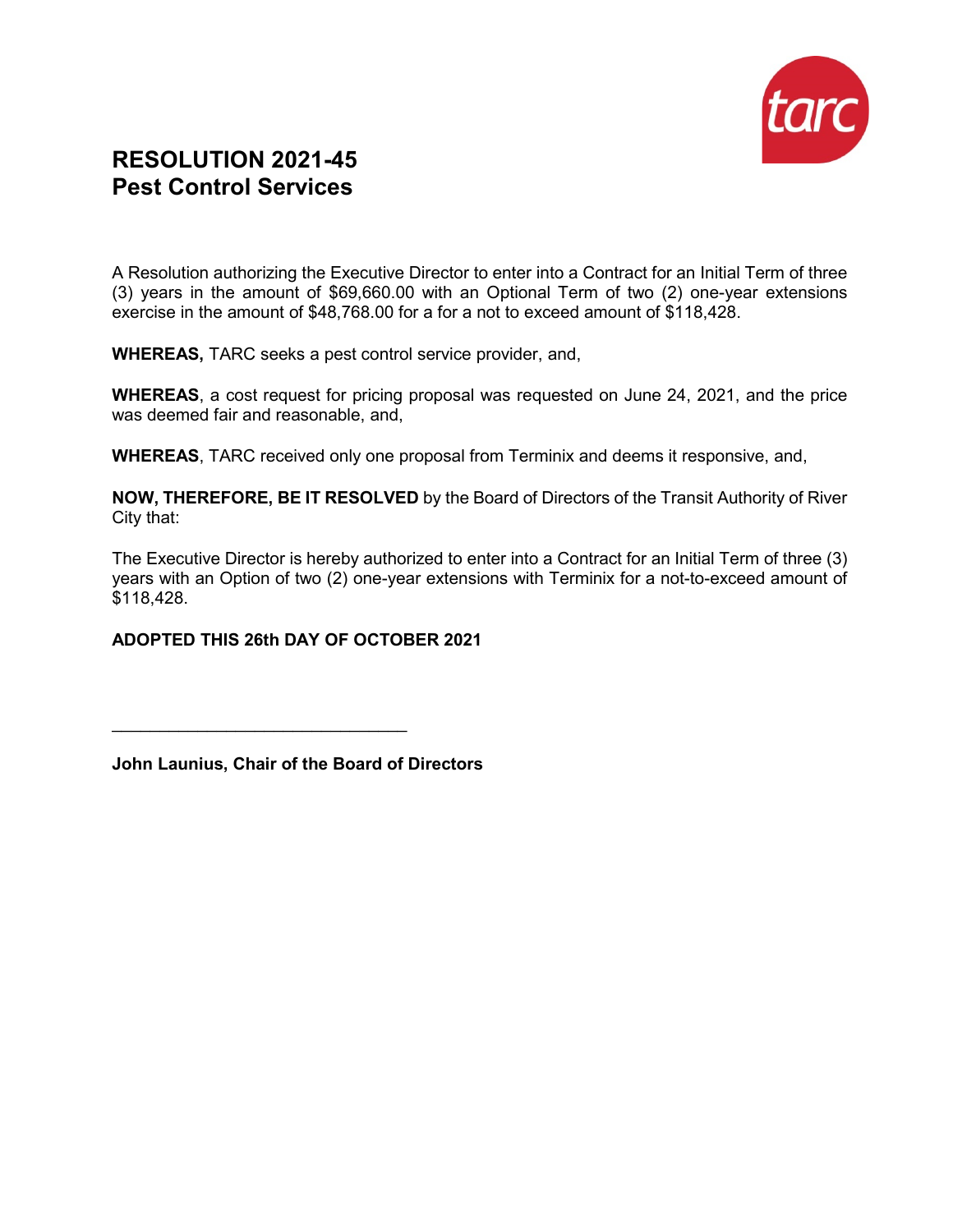

**To:** John Launius, Chair of TARC Board of Directors

**From:** Carrie Butler, Executive Director

Date: October 26, 2021

**Re:** Resolution 2021-46 Award of Enhanced Mobility of Seniors and Individuals with Disabilities Section 5310 Program Funds

Section 5310 federal formula funds for Enhanced Mobility of Seniors and Individuals with Disabilities are available for award in the amount of: \$894,041 from the Federal Fiscal Year 2021 apportionment plus \$100,067 remaining from the Federal Fiscal Year 2020 apportionment.

In addition, there are extra Section 5310 formula funds available for award this year in the amount of \$154,060 from the Federal Fiscal Year 2021 CRRSAA (Coronavirus Response and Relief Supplemental Appropriations Act) apportionment.

The total of all of these Section 5310 funds available for award this year is \$1,148,168. (See details in the Appendix.)

As the designated recipient of these funds for the Louisville Urbanized Area, it is TARC's responsibility to oversee their distribution to subrecipients. TARC has distributed Section 5310 funds seven times previously. TARC uses a competitive selection process to solicit project applications. The selection process is fair and ensures full and open competition. The deadline for applications for this funding was August 19, 2021. Seven applicants applied for funds.

The applications were evaluated on September 7, 2021 by an independent, impartial Selection Review Committee comprised of four community members with no material interest in any of the proposed projects. They used evaluation criteria previously developed by TARC and the Regional Mobility Council.

A total of seven applicants were awarded funding. The Selection Review Committee recommended fully funding one of the projects and partially funding four of the projects that qualified in the Section 5310 "Traditional" category, for a total of \$616,008 in "Traditional" funds. The Committee also recommended fully funding one of the projects and partially funding three of the projects that qualified for funding in the Section 5310 "Other" category, for a total of \$532,160 in "Other" funds.

The seven successful applicants will become subrecipients of the federal funds. Normally, the subrecipients provide local matching funds. (Capital purchases normally require a 20% local match and Operating expenses normally require a 50% local match.)

However, Federal legislation for COVID relief (CRRSAA) stipulates that no local match is required for Section 5310 funding this year. Therefore, all the funds described above will be awarded at 100% federal share with zero local match.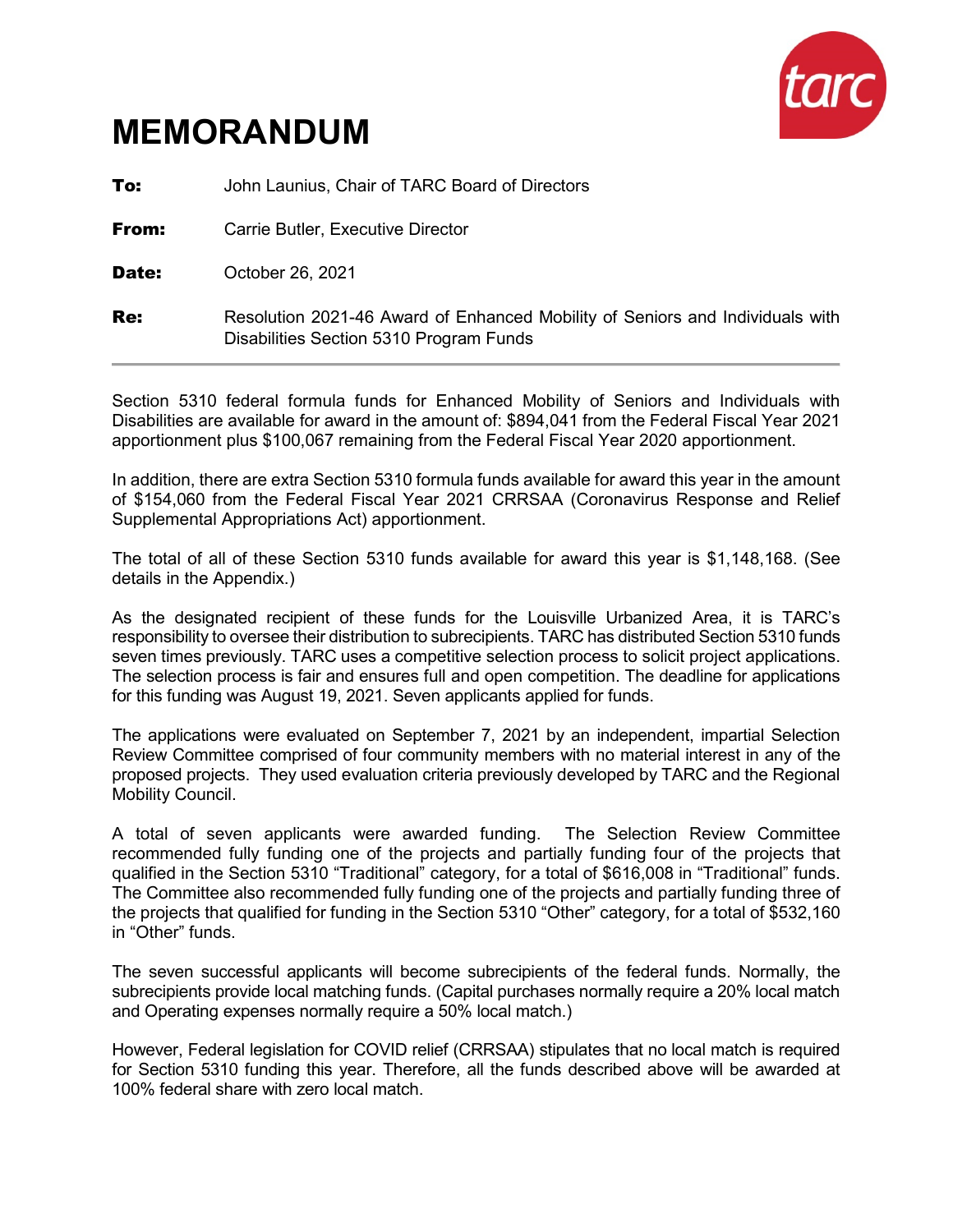

A total of \$1,148,168 of federal Section 5310 funds is recommended for award at this time, which shall exhaust all of the federal Section 5310 funds available with no monies to be carried over to next year.

Attached to this memo is a Resolution requesting authority for the Executive Director to enter into grant subrecipient agreements with the 7 entities set forth in the Resolution totaling \$1,148,168 and an Appendix attached thereto, which lists in detail the 5310 subrecipients and their respective projects and funding awarded. Please call me at (502) 561-5100 if you have any questions. Thank you.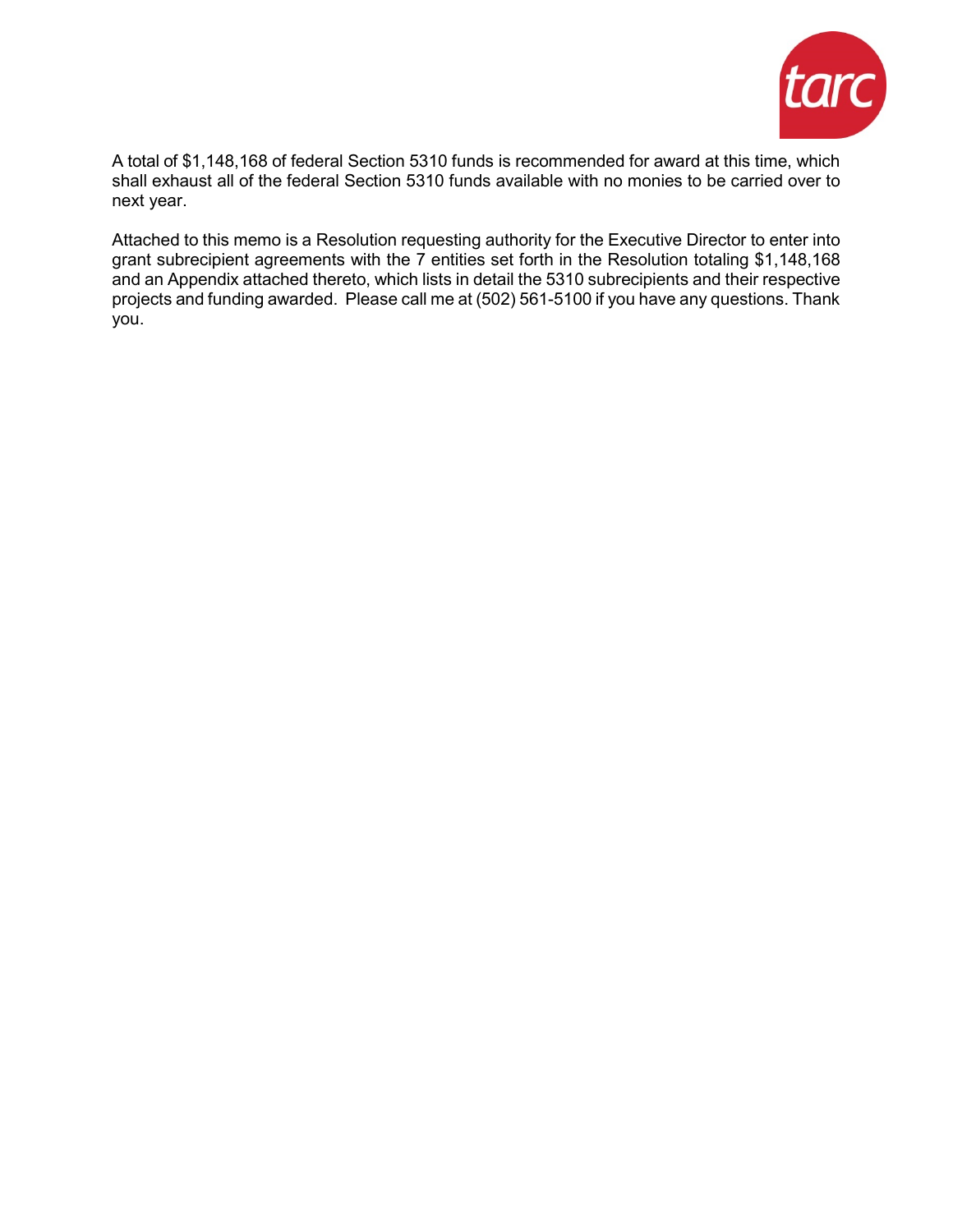

## **RESOLUTION 2021-46 Award of Enhanced Mobility of Seniors and Individuals with Disabilities Section 5310 funds**

A resolution approving the award of Enhanced Mobility of Seniors and Individuals with Disabilities Section 5310 program funds as set out below, and authorizing the Executive Director to enter into grant subrecipient agreements with the recommended subrecipients of these funds.

**WHEREAS**, TARC has been named the Designated Recipient of Enhanced Mobility of Seniors and Individuals with Disabilities Section 5310 funds for the Louisville Urbanized Area by the Governors of the States of Kentucky and Indiana, and;

**WHEREAS**, in its role as Designated Recipient, TARC has conducted a competitive selection process, and;

**WHEREAS**, each project recommended for funding was derived from priorities set forth in the Coordinated Human Services Transportation Plan for the KIPDA Region, and;

**WHEREAS**, each project was selected for funding through a process that ensured open competition, and;

**WHEREAS**, an impartial Selection Review Committee scored all eligible applications using evaluation criteria established by TARC in conjunction with the Regional Mobility Council, and;

**NOW, THEREFORE, BE IT RESOLVED** by the Board of Directors of the Transit Authority of River City that the federal funds from the Federal Fiscal Year 2020 and Federal Fiscal year 2021 apportionments for Enhanced Mobility of Seniors and Individuals with Disabilities Section 5310, and from the Federal Fiscal Year 2021 CRRSAA apportionment for 5310, which were allocated to the Louisville Urbanized Area in the total amount of \$1,148,168, be distributed as follows: (See the Appendix for details about of each of these awards.)

\$66,000 to Dreams with Wings for the Dreams with Wings Transportation project, and

\$197,783 to Harbor House of Louisville, Inc. for the Improve Mobility for Seniors and Individuals with Disabilities project, and

\$4,269 to Jewish Community of Louisville, Inc. (JCL) for the Senior Adult Transportation Assistance project, and

\$191,095 to LifeSpan Resources, Inc. for the LifeSpan Resources Transportation project, and

\$50,000 to New Hope Services, Inc. for the New Hope Services Transportation project, and

\$454,060 to Transit Authority of River City for the Suburban Work Trips for Paratransit Customers Outside of the ADA Service Area project, and

Continued....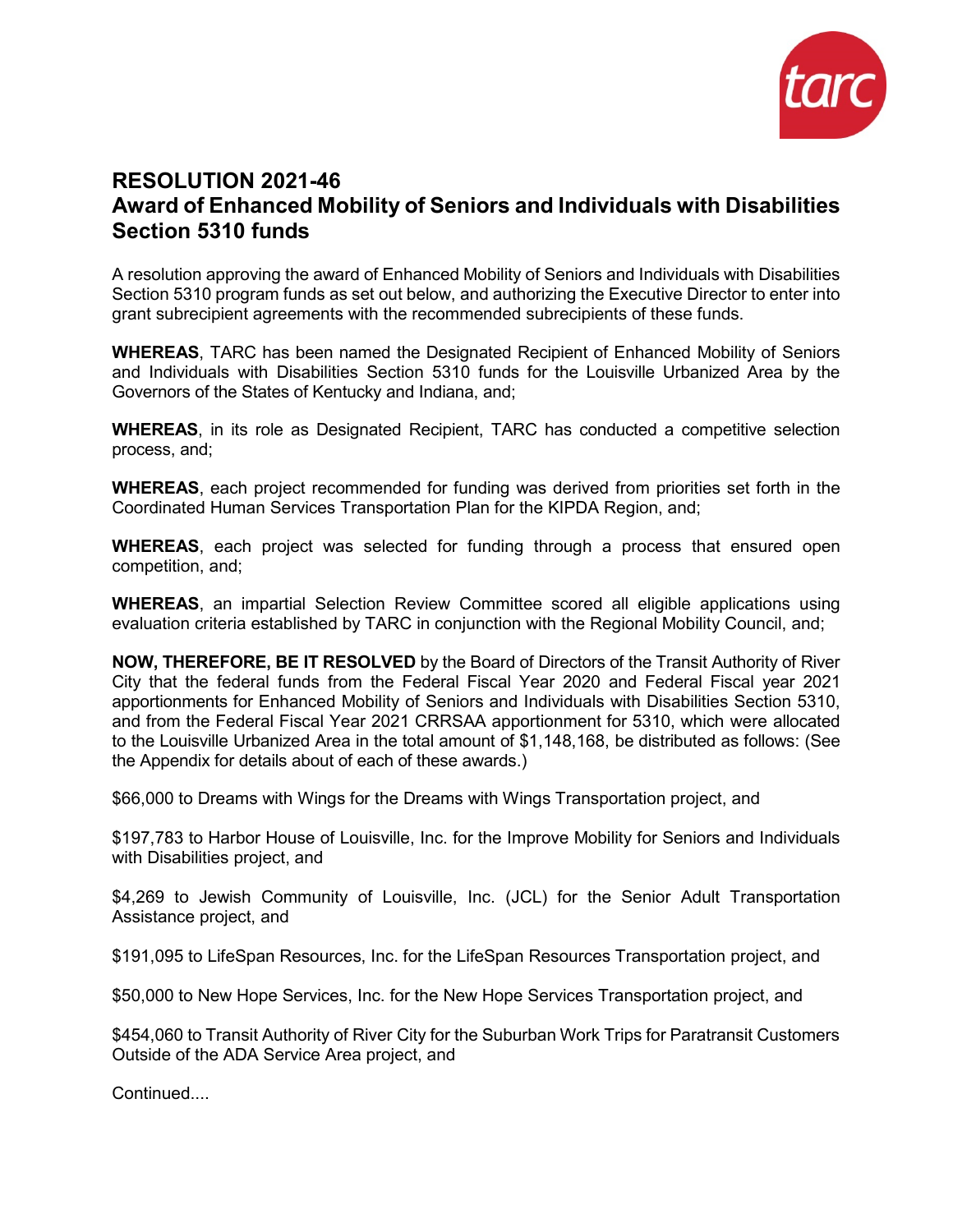

\$184,961 to Zoom Group Inc. for the Zoom Group Transportation project.

The Executive Director/CEO is hereby authorized to enter into agreements with Dreams with Wings; Harbor House of Louisville, Inc.; Jewish Community of Louisville, Inc.; LifeSpan Resources, Inc.; New Hope Services, Inc.; and Zoom Group Inc. for the work outlined in their project applications.

The Executive Director/CEO is authorized to file and execute a grant application on behalf of the Transit Authority of River City with the U.S. Department of Transportation to fund the projects listed above.

**ADOPTED THIS 26TH DAY OF OCTOBER 2021** 

**Chair of the Board of Directors**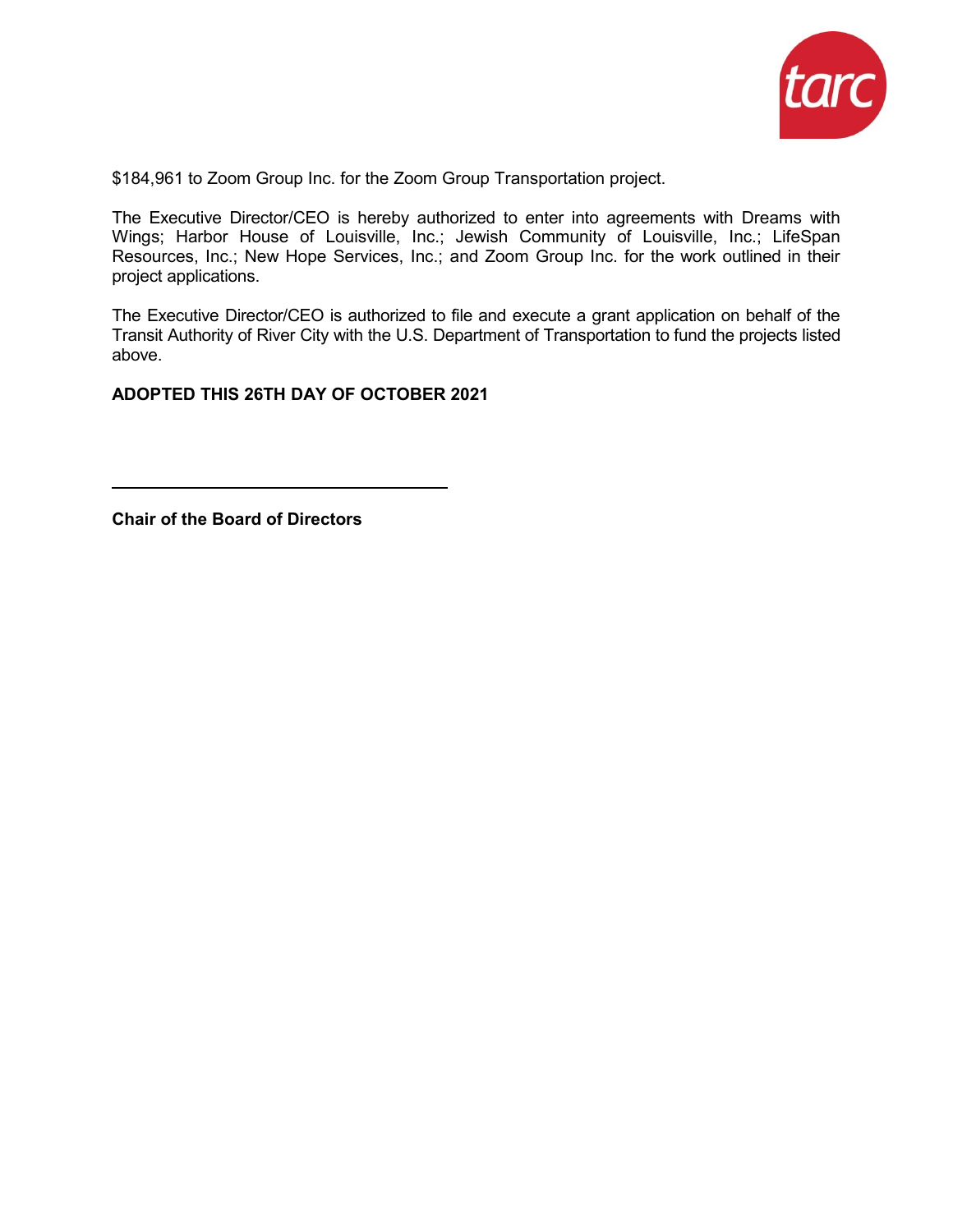

#### **APPENDIX**

#### **Section 5310 "Traditional" funds**

Eligible subrecipients for Section 5310 "Traditional" funds include private nonprofit organizations; or state or local governmental authorities that are approved by a state to coordinate services for seniors and individuals with disabilities, when it is certified that there are no nonprofit organizations readily available in the area to provide the service. TARC is not eligible for an award of Section 5310 "Traditional" funds, since many nonprofit organizations that provide service are available in our urbanized area. However, TARC is eligible for funds in the Section 5310 "Other" category.

Federal law requires that at least 55% of the normal Section 5310 funds awarded must go to Section 5310 "Traditional" projects. "Traditional" projects are capital transportation projects (including but not limited to vehicle replacement, fleet expansion, and capital maintenance) that are designed and planned to meet the specific needs of seniors and individuals with disabilities when public transportation is insufficient, unavailable, or inappropriate.

#### Exception:

In 2021, the Federal Fiscal Year 2021 CRRSAA (Coronavirus Response and Relief Supplemental Appropriations Act) created a special apportionment of Section 5310 funds that are exempt from the requirement that at least 55% of the funds awarded must go to Section 5310 "Traditional" projects. The FTA prefers that these CRRSAA Section 5310 funds be used for Operating Assistance in the "Other" category.

#### **Section 5310 "Other" funds**

Eligible subrecipients for Section 5310 "Other" funds include: state or local governmental authorities; private nonprofit organizations; and for-profit operators of public transportation.

Up to 45% of the Section 5310 funds that are awarded may be awarded in the "Other" category (including capital expenses and operating expenses) for public transportation projects designed and planned to meet the specific needs of seniors and individuals with disabilities. These projects must: (1) exceed the ADA minimum requirements; or (2) improve access to fixed-route service and decrease reliance by individuals with disabilities on ADA-complementary paratransit service; or (3) provide alternatives to public transportation that assist seniors and individuals with disabilities with transportation when public transportation is insufficient, inappropriate, or unavailable.

#### Exception:

In 2021, the Federal Fiscal Year 2021 CRRSAA (Coronavirus Response and Relief Supplemental Appropriations Act) created a special apportionment of Section 5310 funds that are exempt from the requirement that at least 55% of the funds awarded must go to Section 5310 "Traditional" projects. The FTA prefers that these CRRSAA Section 5310 funds be used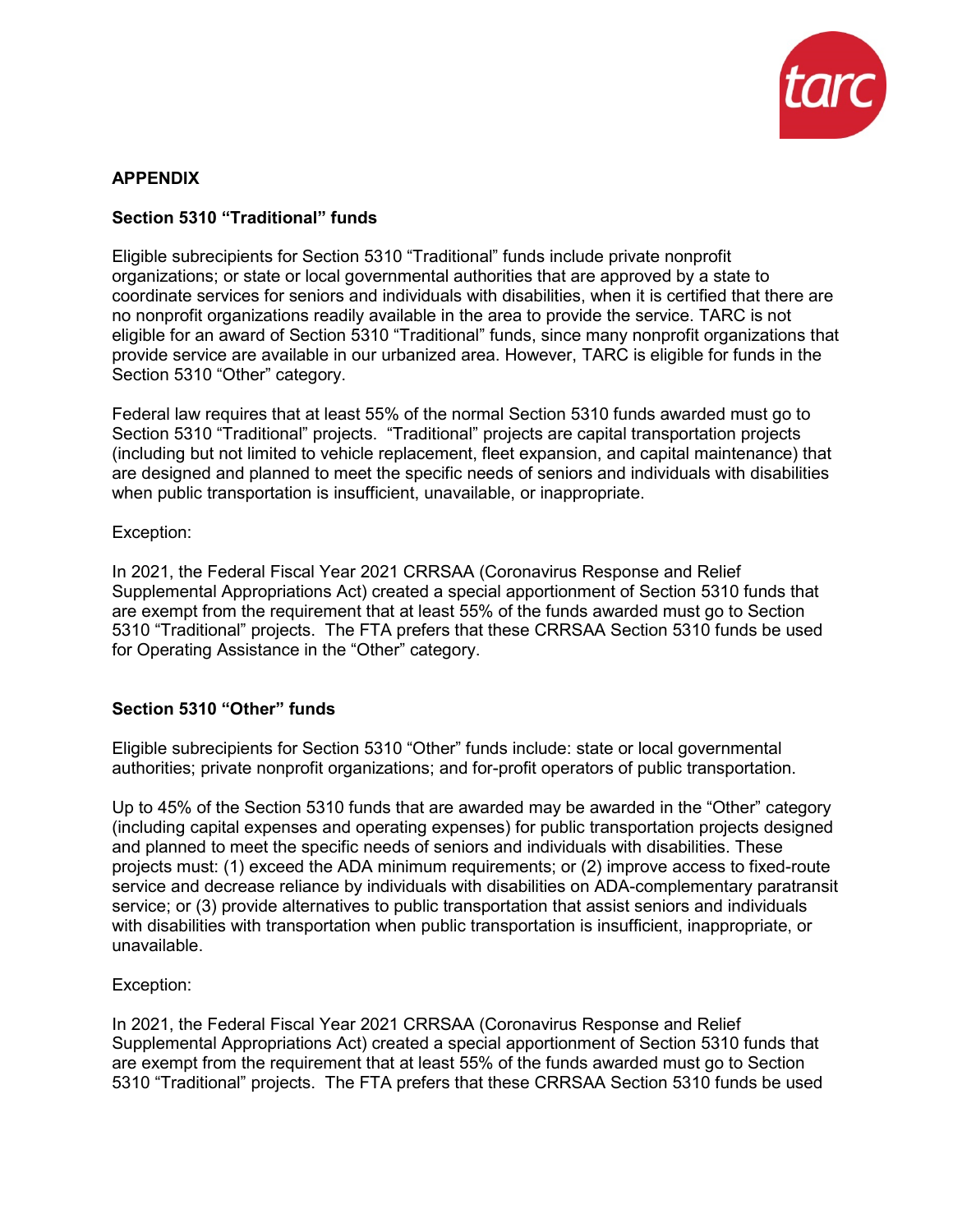

for Operating Assistance in the "Other" category. One hundred percent of those funds may be awarded in the "Other" category.

#### **Funds available**

The amount of NORMAL federal Enhanced Mobility of Seniors and Individuals with Disabilities Section 5310 funds available for award through TARC's current competitive selection process is \$894,041 from the Federal Fiscal Year 2021 apportionment, plus \$100,067 remaining from the Federal Fiscal Year 2020 apportionment, for a total of \$994,108 of NORMAL federal Section 5310 funds.

The total \$994,108 is available for award for projects in the Section 5310 "Traditional" category.

The amount of NORMAL Section 5310 funds available for award for projects in the Section 5310 "Other" category cannot exceed 45% of the total amount NORMAL Section 5310 funds actually awarded for all projects.

In addition, there are extra Section 5310 formula funds available for award this year in the amount of \$154,060 from the Federal Fiscal Year 2021 CRRSAA (Coronavirus Response and Relief Supplemental Appropriations Act) apportionment. The FTA prefers that those CRRSAA Section 5310 funds be used for Operating Assistance in the "Other" category. One hundred percent of those funds may be awarded in the "Other" category.

The total of all (NORMAL plus CRRSAA) Section 5310 funds available for award this year is \$1,148,168.

Normally, all subrecipients of Section 5310 federal funds must provide local matching funds. (Capital purchases normally require a 20% local match and Operating expenses normally require a 50% local match.) However, Federal legislation for COVID relief (CRRSAA) stipulates that no local match is required for Section 5310 funding this year. Therefore, all the funds described above are to be awarded at 100% federal share with zero local match.

#### **Funds awarded**

The total amount of NORMAL "Traditional" Section 5310 funds that were available for award this year was \$994,108. The total amount of "Traditional" funds requests received was \$884,541. The total amount of "Traditional" funds that the Selection Review Committee recommended for award is \$616,008

The total amount of all Section 5310 "Other" funds that were available for award was \$532,160. The total amount of "Other" funds requests received was \$1,448,630. The total amount of all Section 5310 "Other" funds that the Selection Review Committee recommended for award is \$532,160.

The amount of NORMAL Section 5310 "Other" funds that the Selection Review Committee recommended for award is \$378,100, which is 44.17 percent of the total NORMAL Section 5310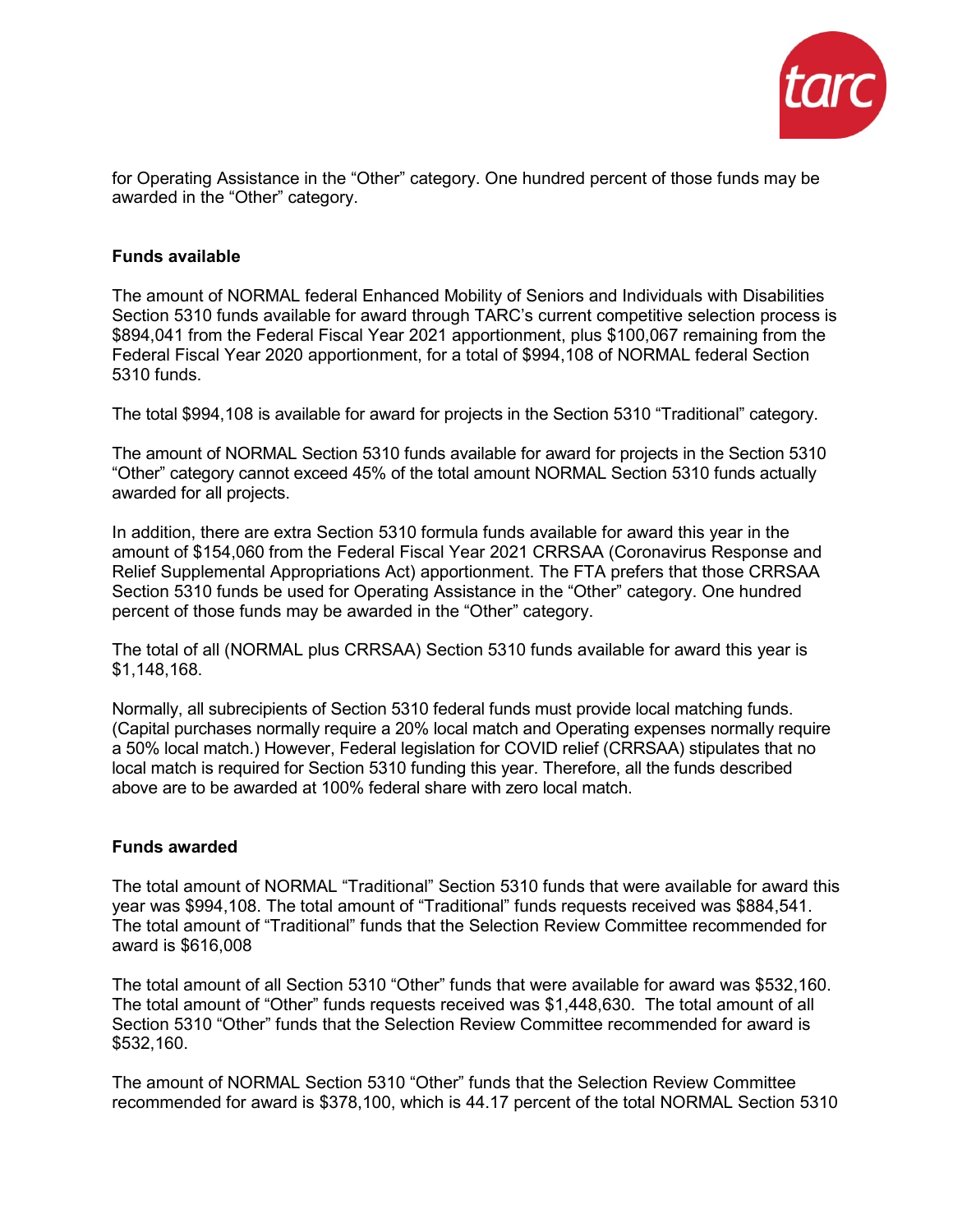

funds ("Traditional" plus "Other") that were awarded this time. That is under the 45 percent maximum allowed for award by the FTA regulations governing NORMAL Section 5310 funds.

The total amount of CRRSAA Section 5310 funds available for award this year was \$154,060. The FTA preferred that 100 percent of those CRRSAA funds be awarded for Operating Assistance in the "Other" category. The amount of CRRSAA Section 5310 funds that the Selection Review Committee recommended for award for Operating Assistance in the "Other" category is \$154,060, which is 100 percent of the total CRRSAA Section 5310 funds that were available this time.

All funds (NORMAL and CRRSAA) were awarded at 100% federal share with zero local match required.

The total amount of Section 5310 funds (NORMAL plus CRRSAA) recommended for award this time is \$1,148,168 of the \$1,148,168 available. This uses up all of the federal Section 5310 funds available for award at this time. There will be no leftover Section 5310 funds to be carried over to next year.

#### **Funding recommendations for Section 5310 "Traditional" projects:**

\$66,000 to Dreams with Wings for the Dreams with Wings Transportation project to purchase two (2) non-ADA-accessible Standard Minivans (for fleet replacement). The project will provide fixed route and on-demand transportation service in Jefferson County for individuals with disabilities to get to day training programs, jobs, and medical appointments.  $($ Federal funds =  $$66,000$  Local match =  $$0$  Total project value =  $$66,000$ )

\$167,047 to Harbor House of Louisville, Inc. for the Improve Mobility for Seniors and Individuals with Disabilities project to purchase: two (2) ADA-Accessible Full-Size vans (for fleet expansion); Fencing to provide security for Section 5310 vehicles; and In-Vehicle Cameras. The project will provide transportation for individuals with developmental and intellectual disabilities to and from Harbor House, to medical appointments, and other necessary trips.<br>(Federal funds =  $$167,047$  Local match =  $$0$  Total project value =  $$167,047$ ) (Federal funds =  $$167,047$  Local match =  $$0$ 

\$148,000 to LifeSpan Resources, Inc. for the LifeSpan Resources Transportation project to purchase: two (2) ADA-Accessible Full-Size vans with Enhanced HVAC and All-Wheel-Drive. (for fleet expansion). The project will provide transportation for individuals with disabilities to and from day services and work programs. The vehicles will also provide deviated fixed-route and on-demand transportation for seniors and individuals with disabilities for medical trips, including critical care trips such as dialysis, and chemotherapy, as well as trips to the grocery, senior center, library, and post office, with an emphasis on serving low income residents.  $($ Federal funds =  $$148,000$  Local match =  $$0$  Total project value =  $$148,000$ )

\$50,000 to New Hope Services, Inc. for the New Hope Services Transportation project, to purchase: one (1) ADA-accessible Minivan (for fleet replacement). The project will transport seniors and individuals with disabilities to day programs, jobs, job training, medical appointments, grocery shopping, and everywhere in the community that they need to go, including activities that help build capacity and independence.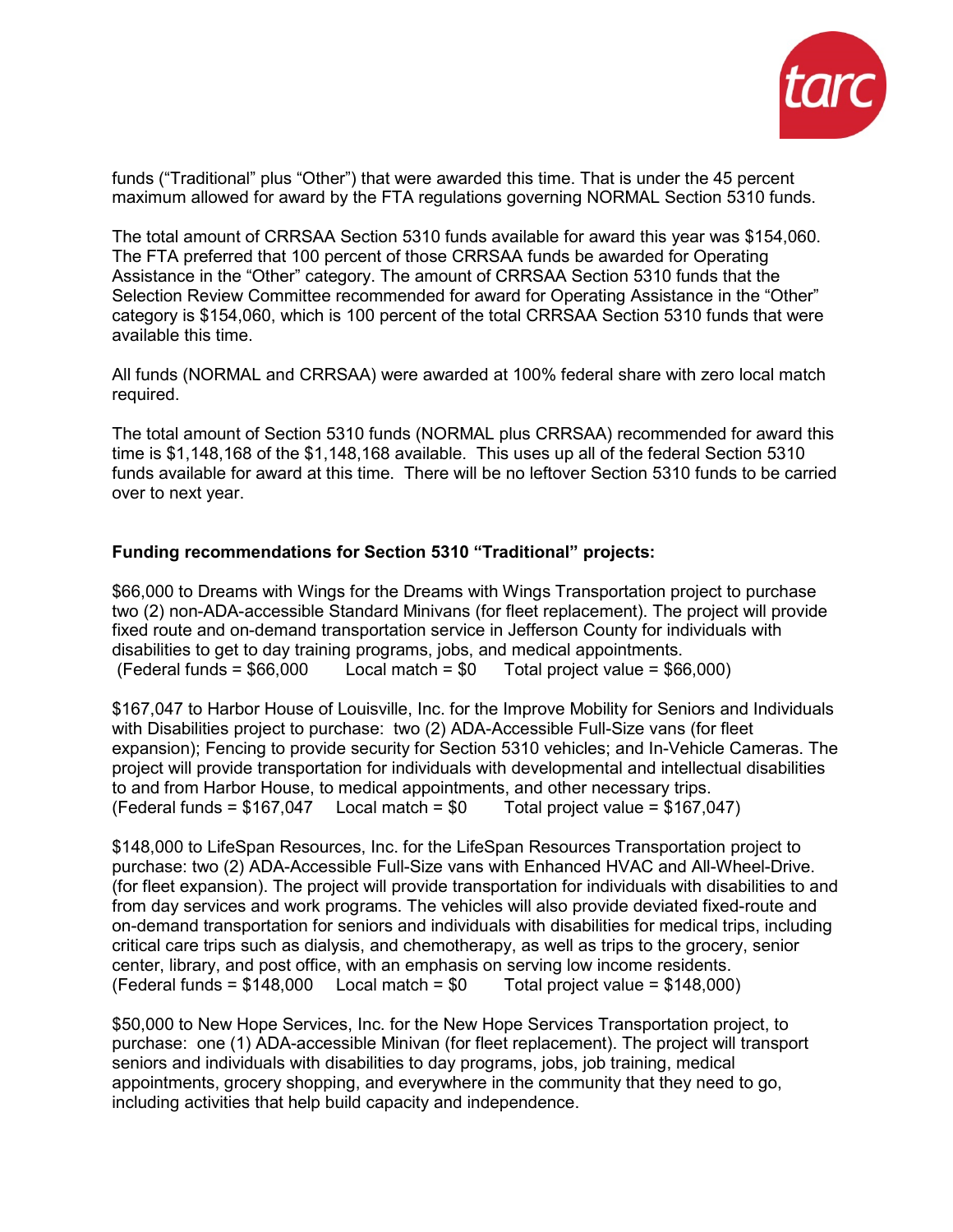

(Federal funds  $= $50,000$  Local match  $= $0$  Total project value  $= $50,000$ )

\$184,961 to Zoom Group Inc. for the Zoom Group Transportation project to purchase: two (2) ADA-accessible Full-Size vans with Enhanced HVAC (for fleet expansion); Fencing to provide security for Section 5310 vehicles; Security Cameras; two (2) GPS Lockbox (Wayfinder) systems; and four (4) signage graphics. The project will provide transportation for seniors and individuals with disabilities to jobs, job training, job interviews, classes, and medical and mental health appointments. The project will serve approximately 250 physically and developmentally disabled adults, many of whom would be otherwise unable to acquire and maintain employment and access the community.

(Federal funds =  $$184,961$  Local match =  $$0$  Total project value =  $$184,961$ )

#### **Funding recommendations for Section 5310 "Other" projects:**

\$30,736 to Harbor House of Louisville, Inc. for the Improve Mobility for Seniors and Individuals with Disabilities project for Operating Assistance for the Section 5310 vehicle fleet for the period from 01/01/2022 through 12/31/2022.<br>(Federal funds = \$30,736 Local match = \$0

(Federal funds =  $$30,736$  Local match =  $$0$  Total project value =  $$30,736$ )

\$4,269 to the Jewish Community of Louisville, Inc. (JCL) for the Senior Adult Transportation Assistance project for Operating Assistance for the Section 5310 vehicle fleet for the period from 01/01/2022 through 12/31/2022.<br>(Federal funds = \$4,269 Local match = \$0

Total project value =  $$4,269$ )

\$43,095 to LifeSpan Resources, Inc. for the LifeSpan Resources Transportation project for Operating Assistance for the Section 5310 vehicle fleet for the period from 01/01/2022 through 12/31/2022.

(Federal funds  $= $43,095$  Local match  $= $0$  Total project value  $= $43,095$ )

\$300,000 to Transit Authority of River City for the Suburban Work Trips for Paratransit Customers Outside of the ADA Service Area project for Operating Assistance to continue paratransit work trips for people with disabilities who either live outside the ADA service area or who work outside the ADA service area.

 $($ Federal funds =  $$300,000$  Local match =  $$0$  Total project value =  $$300,000$ )

(See summary in tables below.)